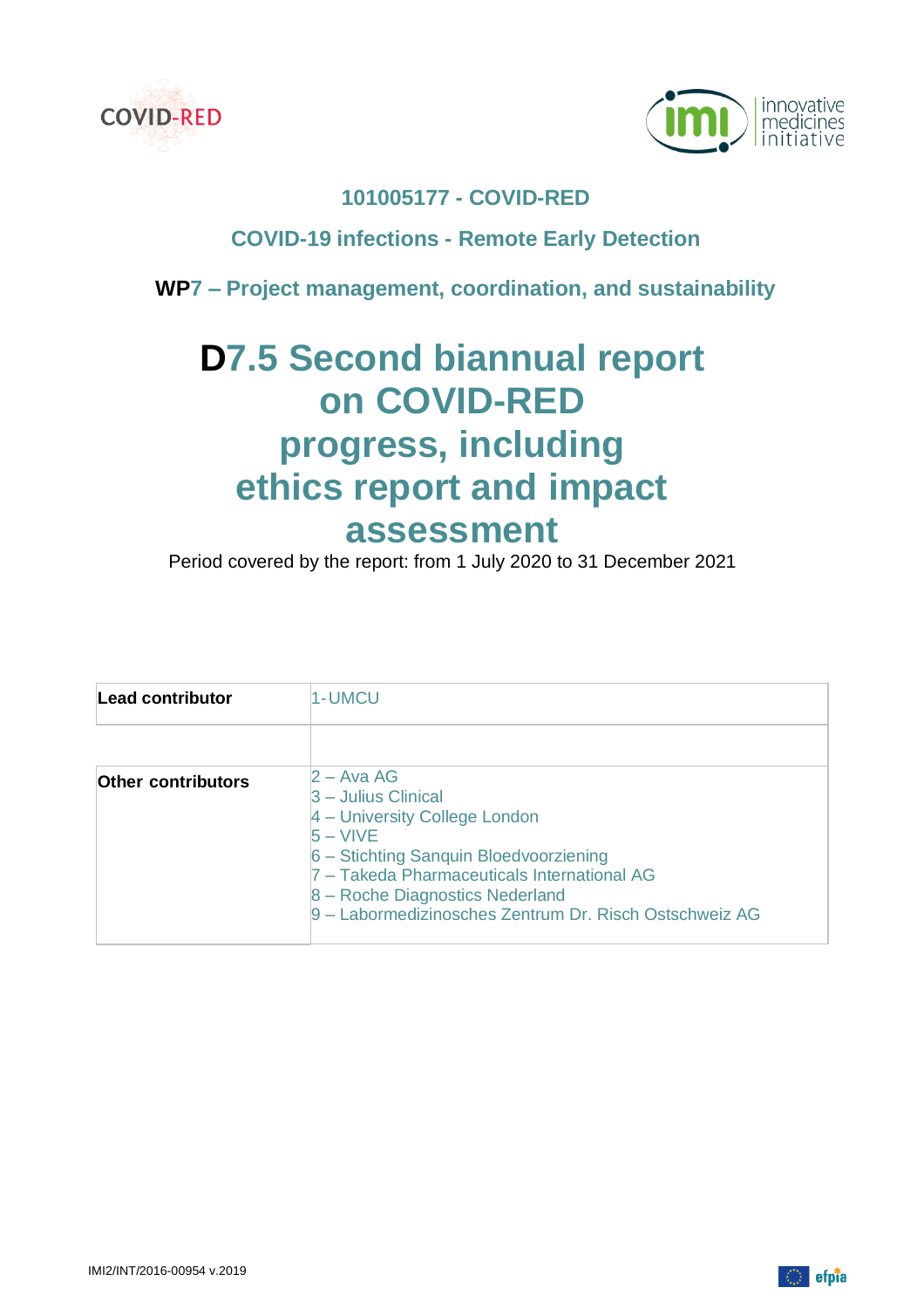

# **Document History**

| <b>Version</b> | Date       | <b>Description</b>      |
|----------------|------------|-------------------------|
| V1.1           | 06.04.2022 | Initial version         |
| V1.2           | 25.04.2022 | Initial version updated |
| V2.0           | 26.04.2022 | <b>Final version</b>    |

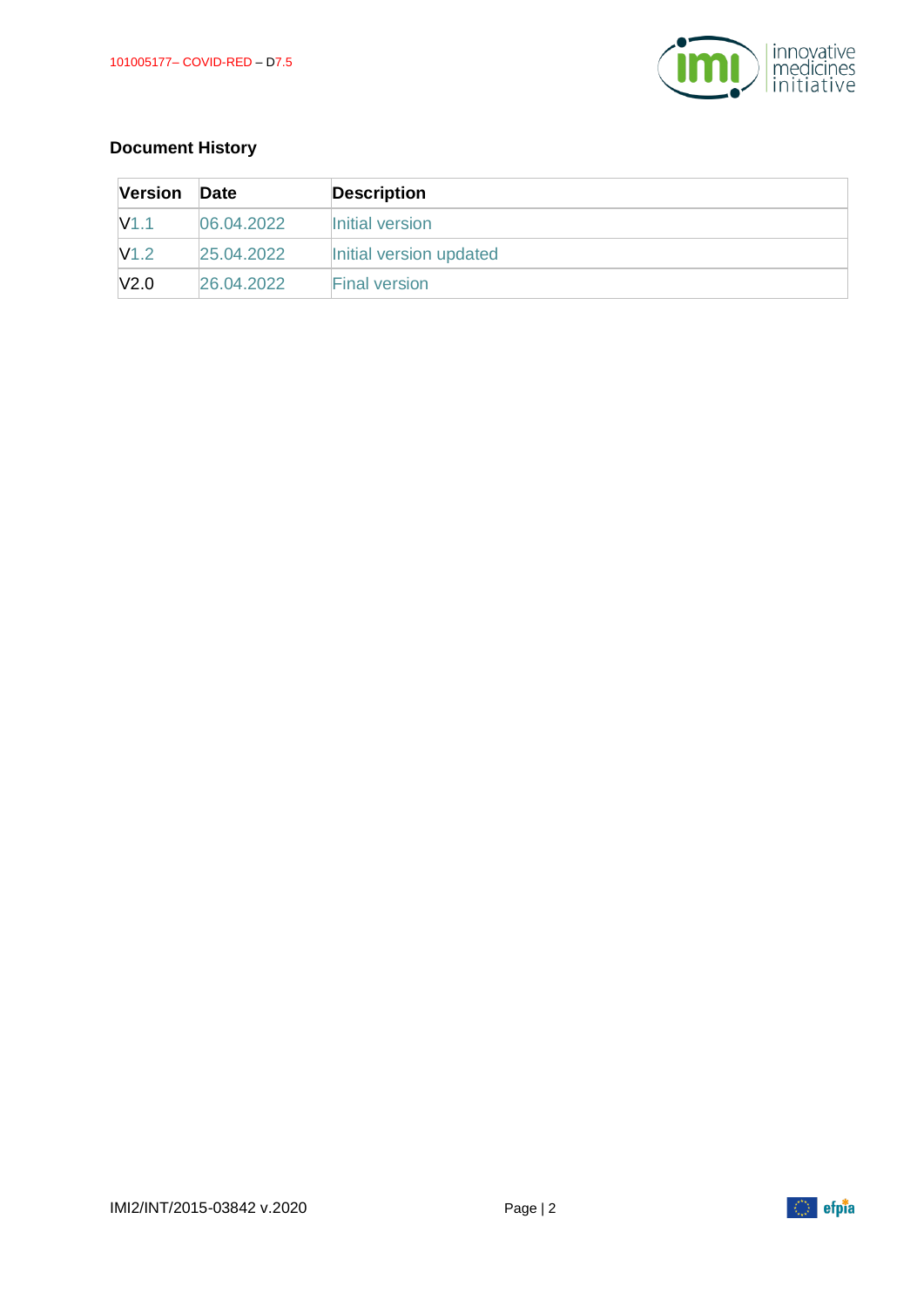

# **Contents**



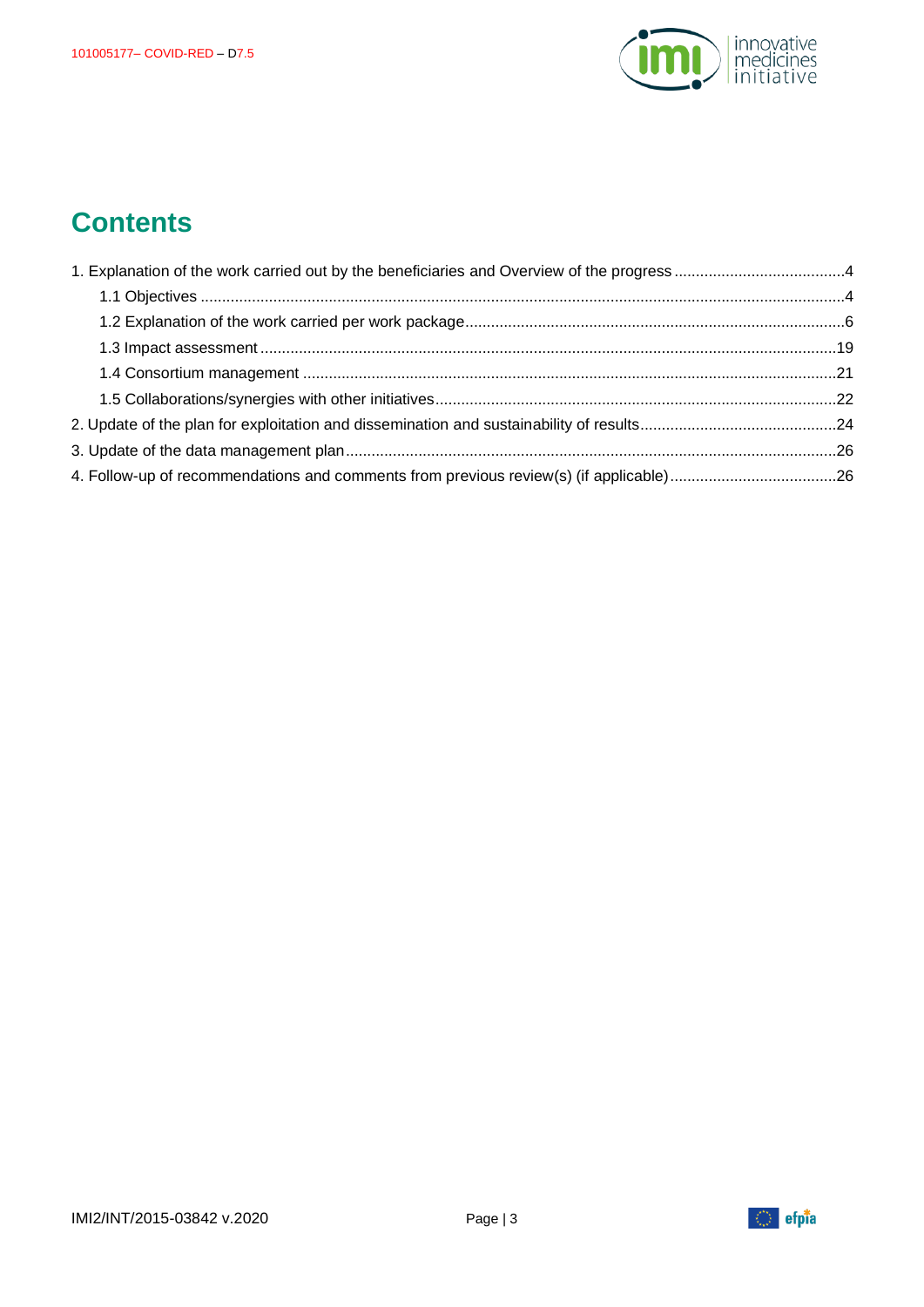

<span id="page-3-0"></span>**1. Explanation of the work carried out by the beneficiaries and Overview of the progress**

#### <span id="page-3-1"></span>**1.1 Objectives**

In this project, we will evaluate the use and performance of a CE-marked device (wearable), which uses sensors to measure breathing rate, pulse rate, skin temperature, and heart rate variability for the purpose of early detection and monitoring of COVID-19 in general and high-risk populations. At the same time, a mobile application will be used to track participant-reported symptoms. A prospective, observational study will follow 13,000 individuals from the general population and 7,000 high-risk individuals wearing the device and responding to participant self- report parameters via a purpose-designed app. Based on this data, an algorithm will indicate which individuals could potentially have a SARS-CoV-2 infection and thus are referred for further testing.

To evaluate algorithm performance, the cohort will be tested for COVID-19 antibodies at the end of followup, with stored baseline samples of participants who have tested positive also being tested to determine whether the participant was already seropositive at baseline or was exposed to SARS- CoV-2 during follow-up. COVID-19 seropositivity in the intervention cohort will be compared to seropositivity in a control population of 10,000 individuals drawn from the same populations using an application only.

Thus, this project will deliver a large body of information on COVID-19 PCR testing and antibodies that can be used to develop additional diagnostics and therapeutics in addition to validating remote vital signs and self-reported symptoms monitoring systems.

The COVID-RED consortium has summarized in the below table the main outputs produced in the first period to achieve the project's objectives. Those outputs are further detailed in section 1.2 of this report.

#### **Progress towards COVID-RED project objectives**

1. To assess the diagnostic and prognostic value of monitoring vital signs (such as breathing rate, pulse rate, skin temperature, and heart rate variability) by the Ava bracelet in users at home (for early COVID-19 case identification)

Realisations:

•Feasibility study (D3.2) has been completed based upon collaboration with COVI-GAPP. Best practices have been implemented and a formal report has been finalized.

•Within the main COVID-RED study, the wearable bracelet and complementary smartphone app have been deployed to 17,824 study participants.

•The vital signs monitored by this bracelet are, in combination with a self-completed symptom diary, being used to develop and evaluate a predictive algorithm for COVID-19 case identification.

2. To monitor individuals after the diagnosis to detect deterioration and that are under medical supervision (for early identification of COVID-19 patients requiring mechanical ventilation and/or intensive care) (WP 1)

Realisations:

•D1.1 Functional and validated real-live monitoring device tailored for COVID-RED for tracking changes in physiological parameters associated with early signs of infection completed.

•D1.2 Functional and tested novel app to collect biophysical data and patient reported outcomes for the detection of early signs of COVID-19 infection (1st iteration) completed.

•D1.3 Functional and tested novel app to collect biophysical data and patient reported outcomes for the detection of early signs of COVID-19 infection (improved) completed.

•D1.4 Algorithm to generate signals on patients to be tested for SARS-CoV-2 (1st iteration) completed.

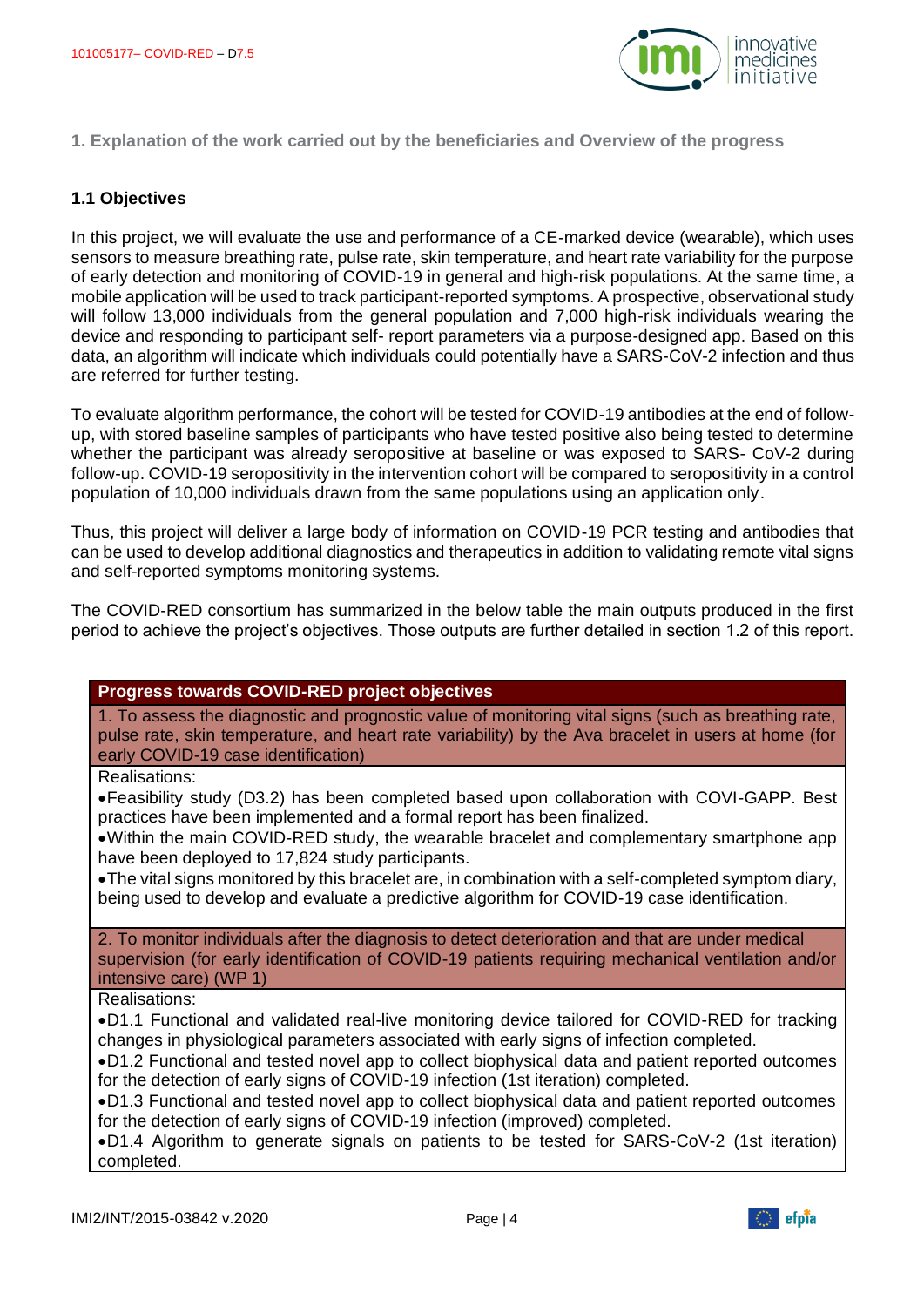

•D1.5 Algorithm to generate signals on patients to be tested for SARS-CoV-2 (improved version) completed. •D1.7 Updated data capture and transmission strategies completed. 3. To study the added value of these remotely measured vital signs to the patient reported outcomes (WP3) Realisations: •17,824 participants (57k registrations) randomized at enrolment closure by implementing various recruitment strategies. •D3.1 study protocol written, regulatory/ethics approvals obtained and protocol amended twice. Study has in addition been executed according to protocol •D3.2 Report on small feasibility study & proposed adaptations to the protocol & operational study conduct •D3.3 Study subject approvals package •D3.4 Midterm recruitment report •Subject recruitment and data collection completed •Data processing completed and analyses are in progress 4. To assess on the economic and clinical effects of monitoring vital signs for the early detection of COVID19 and in the detection of deterioration after the diagnosis (WP4) Realisations: •D4.1 Report on the interventions costs/price of the Ava monitoring device 5. To generate a large database on vital signs and symptoms over time, and health care usage, that can be linked to COVID-19 antibody presence (as a marker of past COVID-19 infection) at the end of the data collection period (WP2) Realisations: •D2.1 Testing protocols + appendixes. •D2.2 Interim report on testing results for SARS-CoV-2 virus •D.2.1 Resubmission of deliverable 2.1 based •Samples at end of P2 collected and preparation for analysis 6. To deliver large open-source databases that are GDPR compliant (WP5) Realisations: •In-app Daily Symptom Diary List of questions developed and deployed. •In-app onboarding questions list developed and deployed. •Data transfer of all data up to and including Period 1 from all sources to the Central Analytics Platform •Consortium members onboarded on Data Science Platform which will function as Central Analytics Platform. •Data collection from participant follow-up almost completed •D5.1 Full data management plan (1st iteration) •D5.2 Full data management plan (2nd iteration v1) – finalised and submitted •D5.3 Data management plan (3rd iteration v1) - nearing recirculation to IMI – finalised and submitted •D5.5 Deploy technology infrastructure components I, II and III •D5.6 Deploy tech infrastructure component IV •D5.7 Initial CRF development completed. 7. To partner with stakeholders and other related projects to create a network and maximize project impact (WP6) Realisations: •Communication strategy was developed (D6.1) and communication activities ongoing via our website, Twitter, and Instagram (D6.2). •For some of the stakeholder engagement, COVID-RED will be collaborating with HI-NL. The first stakeholder tables are being organised. HI-NL will support the activities of the consortium but the

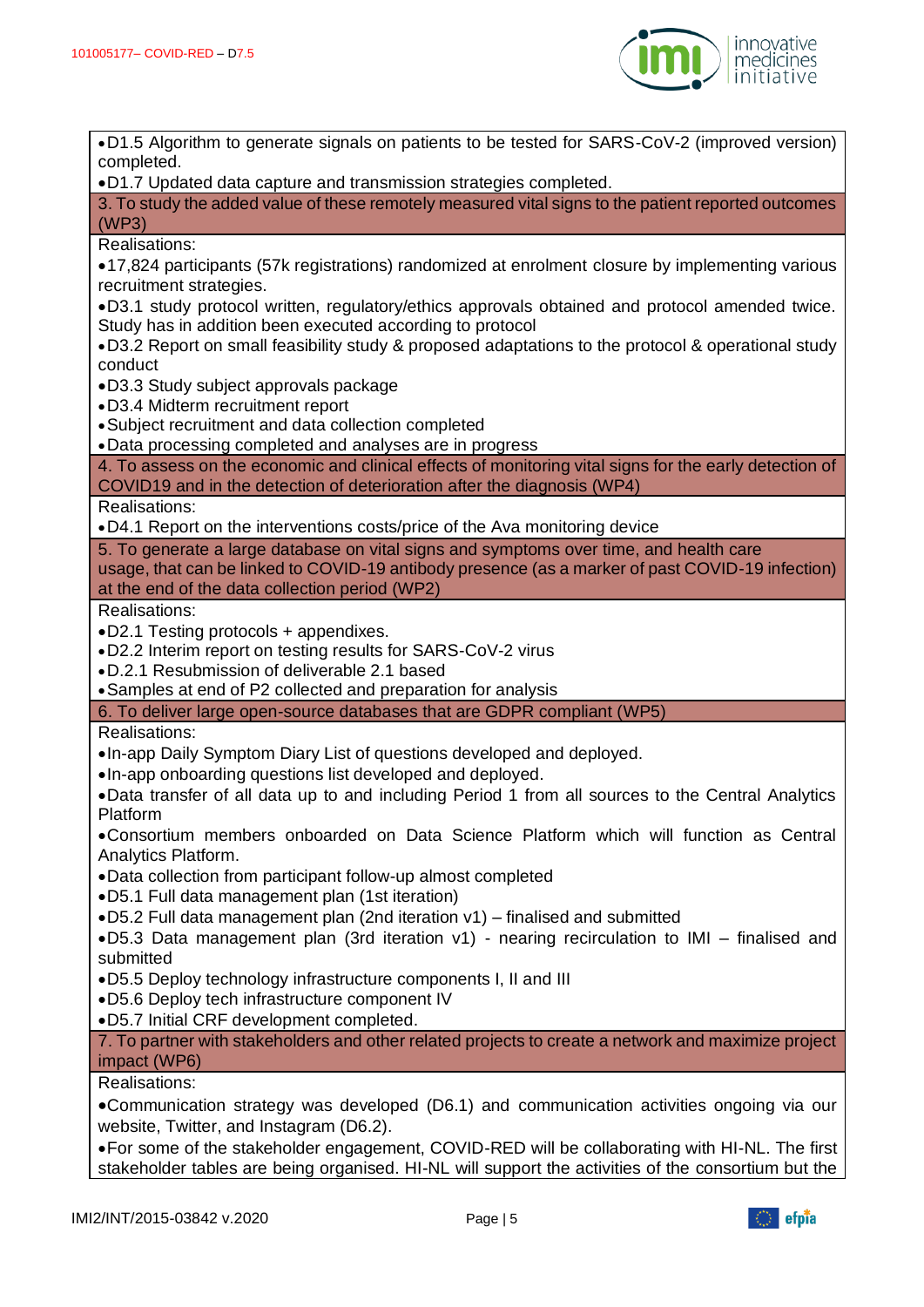

consortium partners will be closely involved in each step of the stakeholder engagement activities. HI-NL will also provide input for the regulatory plan.

8. To ensure the efficient & effective management of the consortium and sustainability of results, in compliance with the Grant Agreement and Consortium Agreement. (WP7)

#### Realisations:

•A project handbook (D7.1), contact database (D7.2), project plans (D7.3) and a description of the tendering procedure (D7.11) are in place

•The progress of WPs is being monitored in monthly Managing Board meetings where each WP provides an update, and bi-weekly Managing Team meetings. Risk assessment regarding the clinical trial was discussed biweekly during the trial execution. Deliverable progress is tracked in an Excel document by PMO. A SharePoint environment has been set up to ensure smooth transfer of results between WPs.

•UMCU is managing the overall project communication, including the project website and Twitter. A report was developed describing the internal and external communication outputs (7.10)

•A first interim progress report was provided to IMI in summer 2021 (D7.4)

•The Advisory Board was installed and provided input in July 2021 (D7.7) and December 2021 (D7.8), following update meetings with the Advisory Board and Work Package leads.

•UMCU manages legal topics and contracts. The Consortium Agreement was finalised by December 2021 (D7.12). The Grant Agreement was amended in December 2021 to extend the project with six months. Another amendment will follow to update the DoA with the changes in study design and tasks as discussed with IMI.

•A first attempt was made to understand the potential interest of commercial partners for collaboration, investment or purchase of the project device (i.e., algorithm, app and study results), but it was concluded that we should pursue these efforts only once the algorithm was finalized and the study results are available. We will continue this work as part of the sustainability plan (D7.13) and the business plan (D7.14).

•COVID-RED is actively participating in the join activities of the projects that are a result of IMI Call 21

•

# <span id="page-5-0"></span>**1.2 Explanation of the work carried per work package**

#### **1.2.1 Work package 1**

#### **Objectives**

The aim of WP1 is to tailor an existing remote monitoring infrastructure (the Ava bracelet, app, data analysis, computer algorithms, and application program interfaces [APIs]) from its original (pre- project) application to the application of COVID-19 remote monitoring. To address this aim, we have devised the below sub-objectives.

Sub-objectives:

• Modify the Ava monitoring device output and data analysis process for detection of changes in physiological parameters that could be indicative of a COVID-19 infection.

• Develop a novel app (Ava COVID-RED) based off Ava's existing architecture that gathers baseline data, clinical symptoms, biophysical parameters and potential exposure status that then transfers this raw data to a backend server for pre-processing and sends algorithm- derived testing recommendations back to the user in real-time.

• Build a machine learning algorithm based on data from the wearable device, clinical symptoms and risk class to adjudicate participants to testing for SARS-CoV-2.

• Build and maintain a GDPR-compliant infrastructure for extracting, cleaning, storing, analysing and transferring data from deployed measurement technologies in conjunction with WP5.

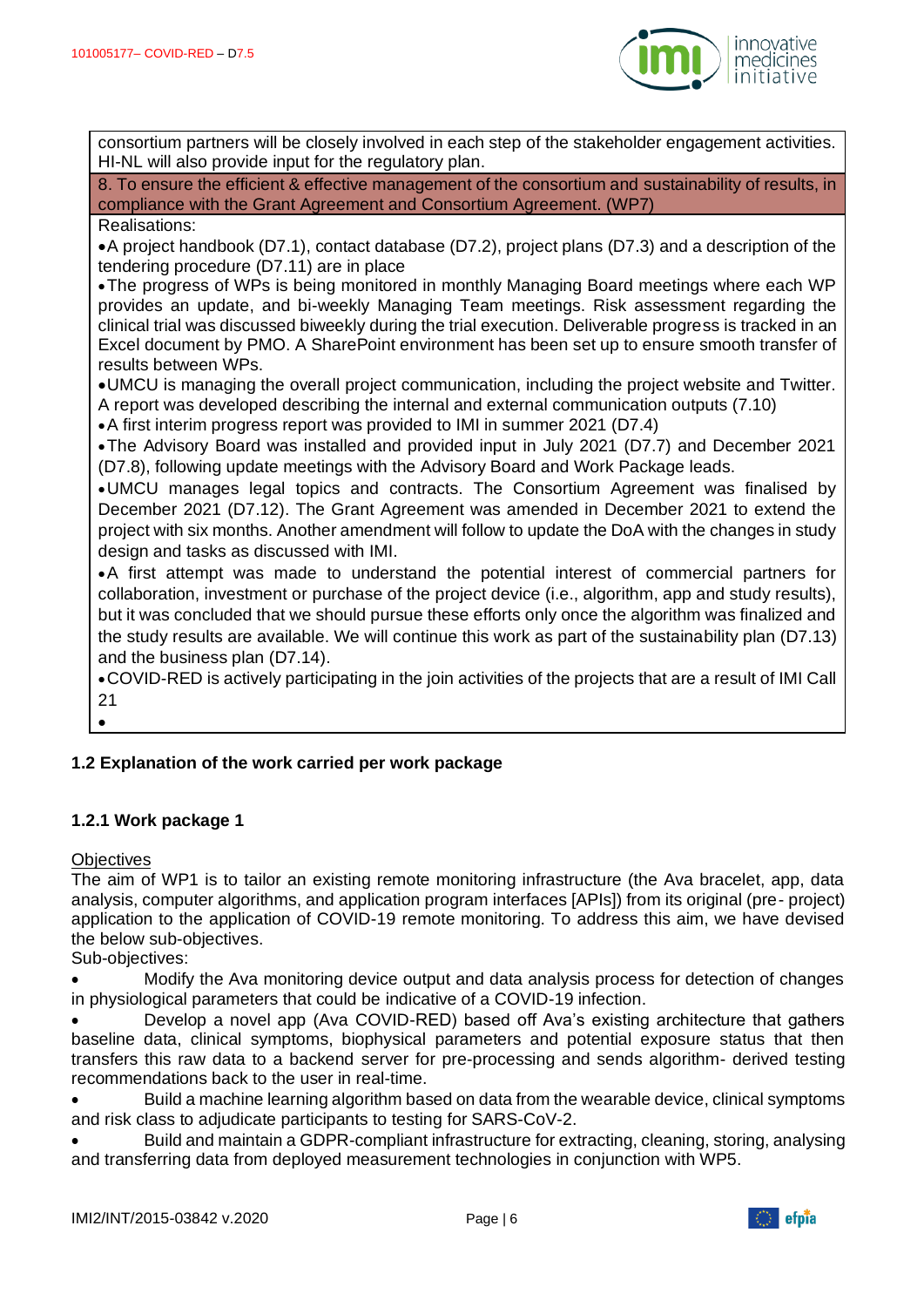

Work carried out in this period towards the achievement of these objectives (referring to tasks, milestones and deliverables as mentioned in the DoA) Task-by-task updates:

1.1 Extending the functionality of technology and software of an existing remote monitoring wearable device to the specific situation of COVID-19

The Ava device was repurposed for capturing general infection and potentially COVID-19 specific changes in temperature, breathing rate, pulse rate, heart rate variability (HRV), perfusion, and/or sleep quality and quantity. These physiological parameters were used to create a machine learning algorithm (v1) designed to aid in the detection of early signs of COVID-19 infection (see Task 1.3).

While the hardware of the device itself was not modified as a result of WP1, Task 1.1 extended and altered the functionality of the current Ava app specifically for the purposes of the COVID-RED project. The pre-study trial in Liechtenstein (n=1,186) to validate the Ava bracelet's ability to register biophysical changes indicative of COVID-19 infection was completed. The pre-study required users to log their symptoms and sync the wearable device through Ava's existing fertility tracking app, which could be freely downloaded from mobile App/Play stores. Prior to first use, the app required user registration, background demographic details, and login information. In M1-M6 of WP1, Ava's team of software engineers, user experience (UX) designers, and data scientists adapted the existing user interface (UI) and APIs to display changes in the key physiological parameters of interest that may signal a COVID-19 infection. Whereas the standard fertility Ava app allows users to log menstrual symptoms like abdominal cramping, the COVID-19 iteration allows COVID-RED participants to report the presence and severity of illness symptoms on a daily basis. Potential logging options in the updated app now include dry cough, fatigue, chills, aches, nasal congestion, sore throat, diarrhoea, and/or loss of taste and smell. Additionally, COVID-RED participants can record potential confounds that may interfere with biophysical data measured by the Ava bracelet (e.g., taking anti-febrile medication or drinking alcohol) in the updated app. Development of the iOS and Android versions of the COVID- RED app occurred in parallel. The novel app (Ava COVID-RED) was submitted to the Google play and Apple mobile stores for approval in December 2020 (M6); final approval was granted and the app became available for download on February 4, 2021 (M8).

1.2 Maximize novel app's clinical research potential and alignment with other WP objectives.

Task 1.2 ensured that the design and features specified in the novel Ava COVID-RED app align with the objectives of the other work packages. Work Package 5 (WP5), for example, aims to develop a questionnaire to capture individual subject signs and log symptoms longitudinally; accordingly, WP1 worked closely with WP5 to ensure efficient allocations of resources and minimize potential redundancies in trial design and survey responses. Similarly, coordination between members involved in WP1 and Work Package 2 (WP2) helped determine whether a self-report log of antibody or PCR tests in-app made sense; ultimately, the collaboration led WP1 to include self-report PCR logs in-app while removing the logging of antibody test results (which will be objectively verified by WP2's seroprevalence analysis

#### 1.3 Developing machine-learning algorithm

Simultaneous to the Ava COVID-RED app's development, Ava's data science and machine learning Subject Matter Experts (SME) developed a novel algorithm to detect early signs of COVID-19 infection. Version 1 (v1) uses a user's nightly and past physiological parameters recorded by the Ava bracelet along with their self-reported data to return a signal determining whether the user has early signs of COVID-19 and should be contacted for medical follow-up. At a later stage, signals generated in the study could also form the basis for prophylactic treatment.

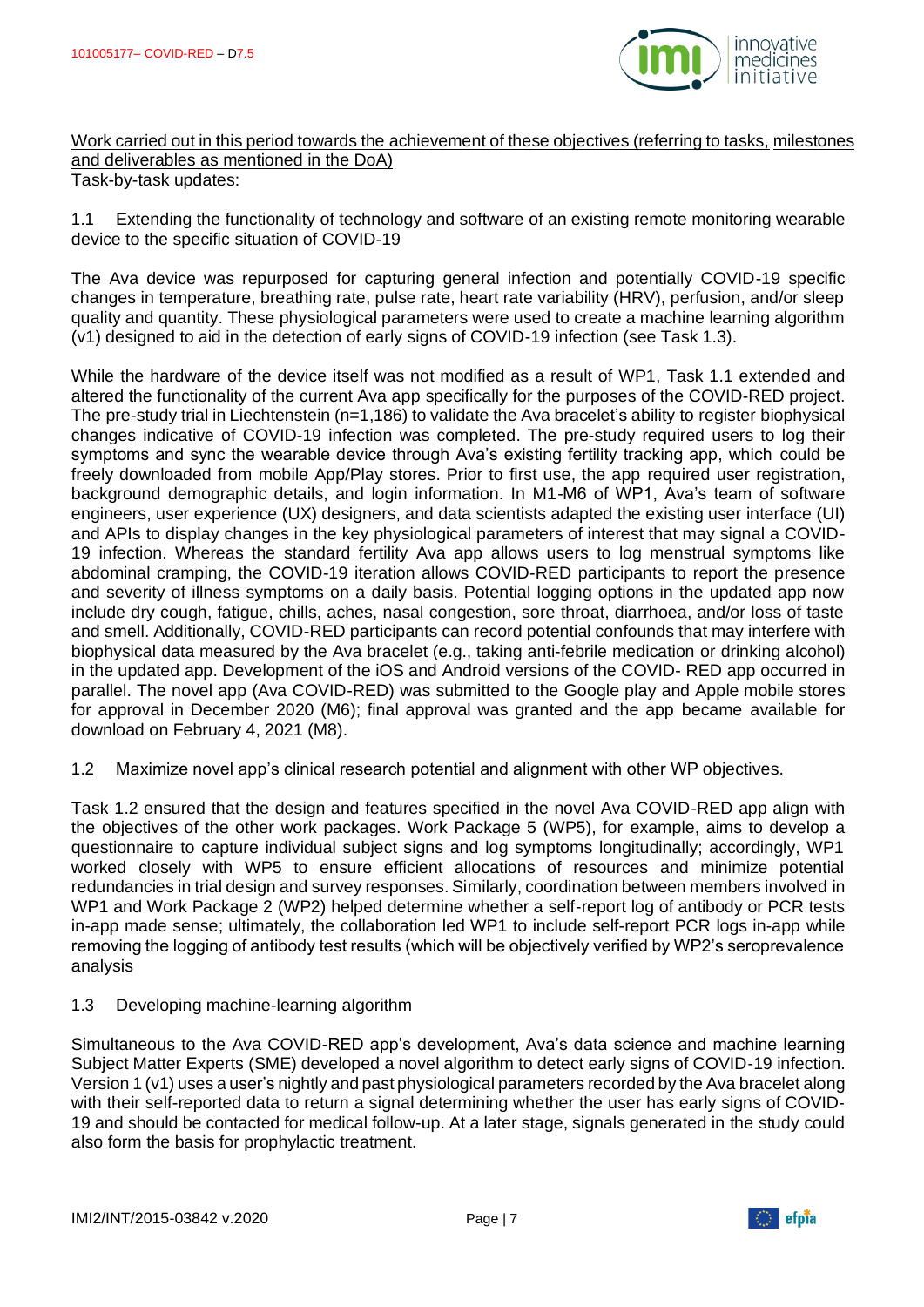

The algorithm development will continue across the course of the COVID-RED study, refined and retrained on data collected during the Learning Phase, Phase 1 and Phase 2. The initial iteration of the algorithm (v1) was trained on data from the Liechtenstein pre-study (n=1,186) now completed; only data collected through January 2021 was included in the training and validation datasets. Through data exploration, feature selection and model specification, Ava's data science team trained a novel COVID-19 detection algorithm ingesting temperature and breathing rate together with self- reported symptoms to generate potential alarms about the existence of an infection. The algorithm included a state-of-theart recurrent neural network based on Long Short-Term Memory units that leverages time series data to detect deviations in physiological parameters compared each participant's healthy baseline. The v1 model performance of COVID-19 infection detection measured on the holdout test dataset gave a sensitivity of 68% and a specificity of 36%. The algorithm was deployed to Ava's backend infrastructure and integrated to the COVID-RED app's API prior to the study's start. An updated version of the algorithm (v1.1), based on combined data from the Learning Phase and the COVI-GAPP clinical trial, was released at the beginning of Phase 1, on June 3, 2021. It does not have a corresponding deliverable, as it was not initially planned in the DoA. Minor improvements included refining the RNN in an attempt to reduce the number of false positives triggered by the algorithm.

The second iteration of the algorithm (v2) was based on data collected during the full Learning Period and released in September 2021, at the start of Phase 2. As a major improvement in this iteration, Ava's data science team incorporated transfer learning to train the model. This version of the algorithm ingests heart rate variability as an additional feature, further increasing its overall accuracy. The model performance measured on the holdout validation dataset yielded a sensitivity of 80% and a specificity of 23%. As compared to v1, we were thus able to increase the algorithm's sensitivity at the cost of specificity. Evaluating v2 on an independent test set derived from the Liechtenstein study population yielded a sensitivity of 61% and 29% specificity. The test results, even with the lower sensitivity, are comparable to the validation dataset considering the relative relation between sensitivity and specificity. This speaks to the model's overall good generalizability.

The planned third and final iteration of the algorithm (v3) will be developed after all data have been collected. Current work suggests that further improvement of specificity is likely. Serology test results will be incorporated into v3 and may improve the algorithm's performance. In particular, we expect these data to help increase the model's specificity. Additionally, the influence of potential confounds (e.g., alcohol intake, drug and medication use) and naturally occurring fluctuations in physiological parameters due to the menstrual cycle among female participants will be considered when revising v2. Finally, future models will also consider asymptomatic cases based on seroconversion over the course of the study

1.4 Creating the necessary data infrastructure for data extraction and analysis

In order to make sure that the data generated by the Ava bracelet and the Ava COVID-RED app can be included in the data platform in Work Package 4 (WP4), we reviewed, analysed and adjusted Ava's data generating mechanisms. Ava's internal database from its current fertility app user base was duplicated and customized for the COVID-RED clinical trial in M1-M6, thereby fulfilling the set-up requirements of Task 1.4. Data collection and storage began in M8, upon enrolment of the first participant in the COVID-RED clinical trial. Following the first transfer of serology and PCR data from the pre-study in Liechtenstein, data analysis started in M6 and contributed towards v1 of the COVID- RED algorithm (see Task 1.3). Reporting has been ongoing since M1, with communication between WP1, other WPs and the COVID-RED management board necessary to ensure the app and bracelet's compatibility with COVID-RED's primary and secondary research objectives.

#### Deliverable-by-deliverable updates:

D1.1: Functional and validated real-live monitoring device tailored to COVID-RED for tracking changes in physiological parameters associated with early signs of infection – Completed. D1.2: Functional and tested novel app to collect biophysical data and patient reported outcomes for the detection of early signs of COVID-19 infection (1st iteration) – Completed.

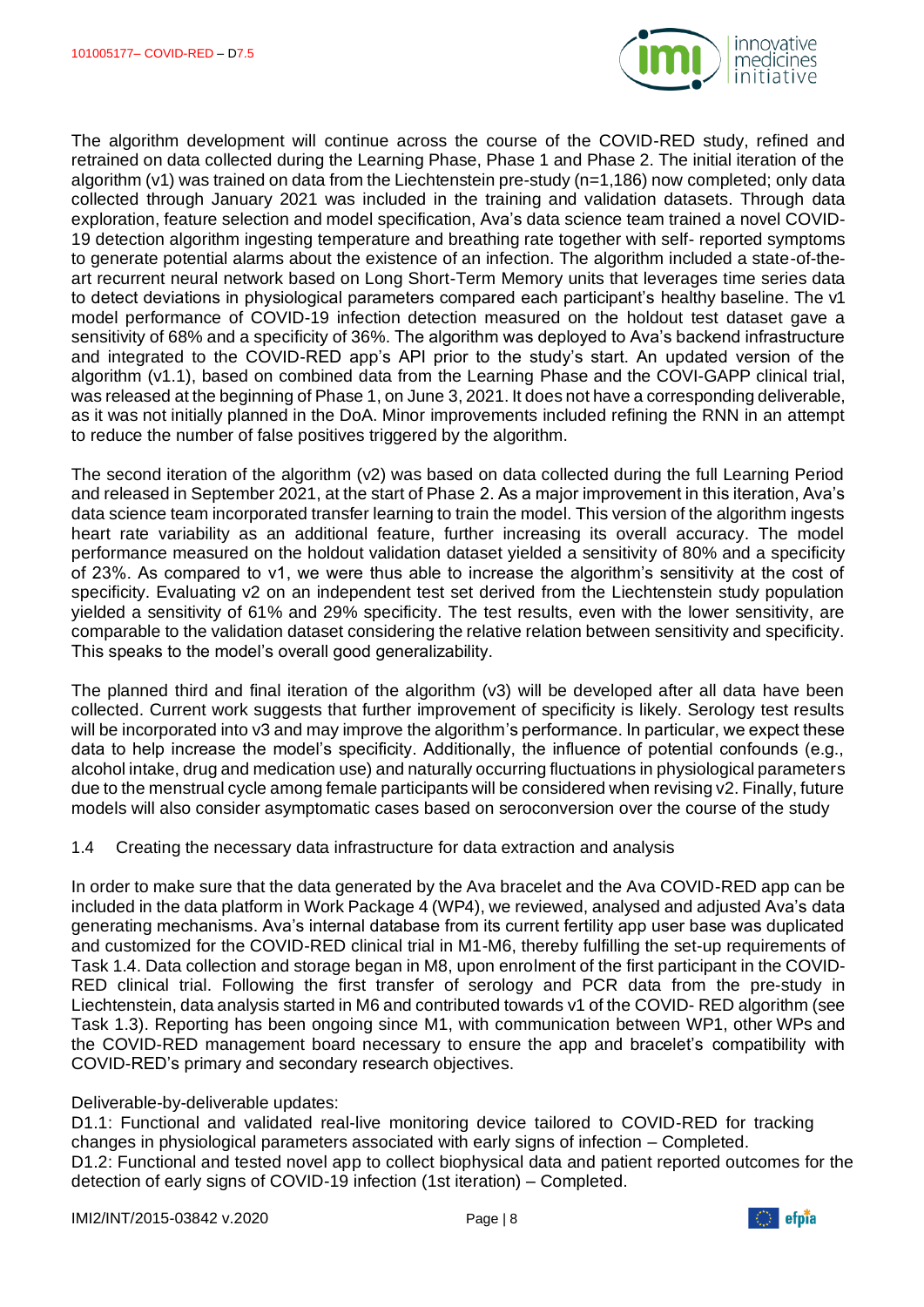

D1.3: Functional and tested novel app to collect biophysical data and patient reported outcomes for the detection of early signs of COVID-19 infection (improved version) – Completed.

D1.4: Algorithm to generate signals on patients to be tested for SARS-CoV-2 – Completed.

D1.5: Algorithm to generate signals on patients to be tested for SARS-CoV-2 (improved version) – Completed.

D1.6: Algorithm to generate signals on patients to be tested for SARS-CoV-2 (final version) – Planned to begin after the end of data collection and will be completed in June 2022

D1.7: Updated data capture and transmission strategies – Completed.

Significant exploitable results delivered during this period (if any) No significant exploitable results at this stage yet.

| <b>Contribution from beneficiaries</b> |                                                            |  |
|----------------------------------------|------------------------------------------------------------|--|
| <b>Beneficiary</b>                     | Work carried out for this WP (e.g. task, deliverable)      |  |
| <b>UMCU Utrecht</b>                    | [T1.1, T1.2, T1.3, D1.1, D1.2, D1.3, D1.4, D1.5, D1.7      |  |
| Ava                                    | T1.1, T1.2, T1.3, T1.4, D1.1, D1.2, D1.3, D1.4, D1.5, D1.7 |  |
| <b>Julius Clinical</b>                 | T1.1, T1.2, T1.3, T1.4, D1.1, D1.2, D1.3, D1.4, D1.5, D1.7 |  |
| Takeda                                 | T1.1, T1.3, T1.4, D1.1, D.2, D1.3, D1.4, D1.5, D1.7        |  |
| Roche                                  | T1.2                                                       |  |
| LMZ Dr. Risch                          | D1.2, D1.3, D1.4, D1.5, D1.7                               |  |

#### **1.2.2 Work package 2**

**Objectives** 

The following objectives have been identified as part of the WP2:

• Develop protocols and procedures for study participant testing in the cohort study.

• Test study participants who have a positive signal using the algorithm developed in WP1 for SARS-CoV-2 virus.

- Test all study participants for SARS-CoV-2-specific antibodies at the end of their follow-up period, and if positive, also test their stored baseline samples.
- Collect information on positive cases and their clinical follow-up.

Work carried out in this period towards the achievement of these objectives (referring to tasks, milestones and deliverables as mentioned in the DoA)

Task-by-task updates:

2.1 Develop protocols and procedures for testing and for follow-up of positive cases –

Procedures for serological sampling and evaluation for SARS-CoV-2 antibodies have been established and participant samples are being collected and evaluated. Procedures for sampling and evaluation for SARS-CoV-2 infections using PCR and antigen testing has also been established and are currently underway.

2.2 Testing study participants for SARS-CoV-2 virus

As of June 23, 2021, a total of 556 participants that both received a positive signal from the Ava COVID-RED app and were unable to get tested using the government test centres have received a test kit provided by WP2. Sanquin has received and reported the results for 396 of those tests (71%).

2.3 Testing study participantsfor SARS-CoV-2 antibodies

To date, 11,906 Learning Phase (LP) and 13,348 baseline serological samples have been received of which 6,358 (53%) have been tested by Sanquin

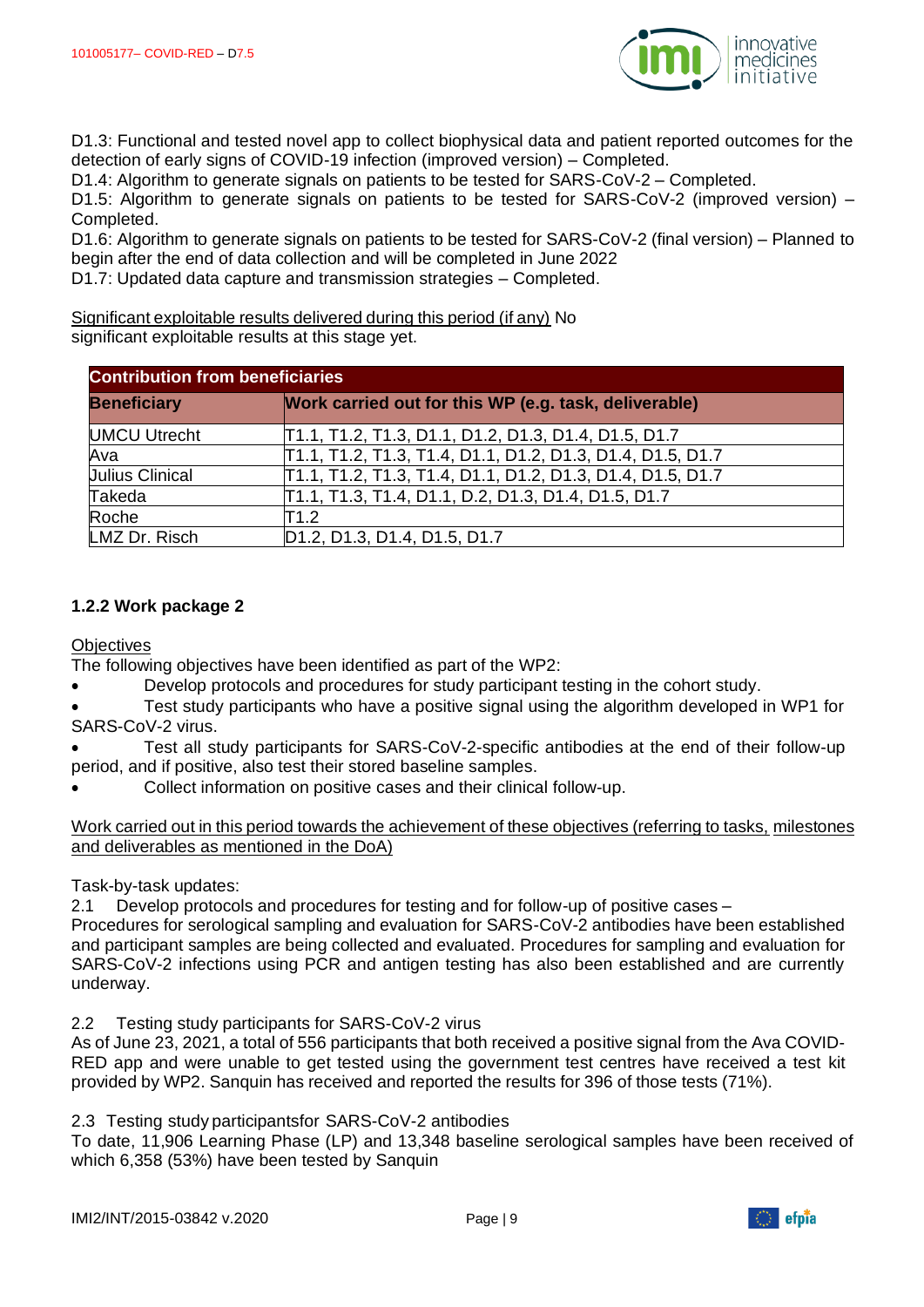

Deliverable-by-deliverable updates:

D2.1: Testing protocols – Completed.

- D2.2: Interim report on testing results Started but Delayed, due to delayed start of recruitment.
- D2.3: Final report on testing results Delayed, due to delayed start of recruitment.

Significant exploitable results delivered during this period (if any)

No significant exploitable results at this stage yet.

| <b>Contribution from beneficiaries</b> |                                                       |  |
|----------------------------------------|-------------------------------------------------------|--|
| <b>Beneficiary</b>                     | Work carried out for this WP (e.g. task, deliverable) |  |
| <b>UMCU Utrecht</b>                    | T2.1, D2.1, D2.2                                      |  |
| Sanquin                                | T2.1, T2.2, T2.3 D2.1, D2.2                           |  |
| Roche                                  | T2.1, T2.3, D2.1, D2.2                                |  |
| LMZ Dr. Risch                          | T2.1, D2.1, D2.2                                      |  |
| + Risch services                       |                                                       |  |
| <b>Julius Clinical</b>                 | T2.1, D2.1, D2.2                                      |  |

#### **1.2.3 Work package 3 Study design, execution and analysis**

**Objectives** 

The objective of WP3 is to evaluate the ability of the Ava Bracelet when coupled with a signs and symptoms diary to detect early indicators of COVID-19 infections accurately and reliably enough to be used to make early triage recommendations regarding need for further testing and treatment. The following sub-objectives have been devised.

Sub-objectives:

1.2.3.1 Develop study protocol for cohort study.

1.2.3.2 Acquire relevant regulatory/ethics approvals (including feasibility of e-consent/data privacy aspects).

1.2.3.3 Analyse data from study and interpret results.

1.2.3.4 Develop advice for further use of tested approach.

1.2.3.5 Pilot testing.

1.2.3.6 Full study execution including recruitment & retention of participants & monitoring the study for operational quality.

A protocol for the COVID-RED was developed and approved by the ethics committee of the Universitair Medisch Centrum Utrecht (UMCU) on 27 January 2021. The design addressed key logistical constraints (e.g., informed consent regulations within decentralized trials, testing kits for COVID-19, number of devices available, and single-user limitation for the devices). Due to the introduction of COVID-19 vaccines into the Netherlands beginning in early 2021, the eligibility criteria in the protocol were amended to allow for vaccination prior to and during the trial. Additionally, the serology testing methods needed to be adjusted to ensure that infection could be detected distinctly from vaccination (in collaboration with WP2). Enrolment began on 19 February 2021 and was closed on 3 June 2021. The trial enrolled 17,824 participants of the target 20,000 (89% of goal).

End-of-trial analyses is underway based on the v1.0 of the statistical analysis plan and Tables, Listings and Figures Specification provided on 05 August 2021. Further progress on the remaining objectives of WP3 await the completion of the trial..

Work carried out in this period towards the achievement of these objectives.

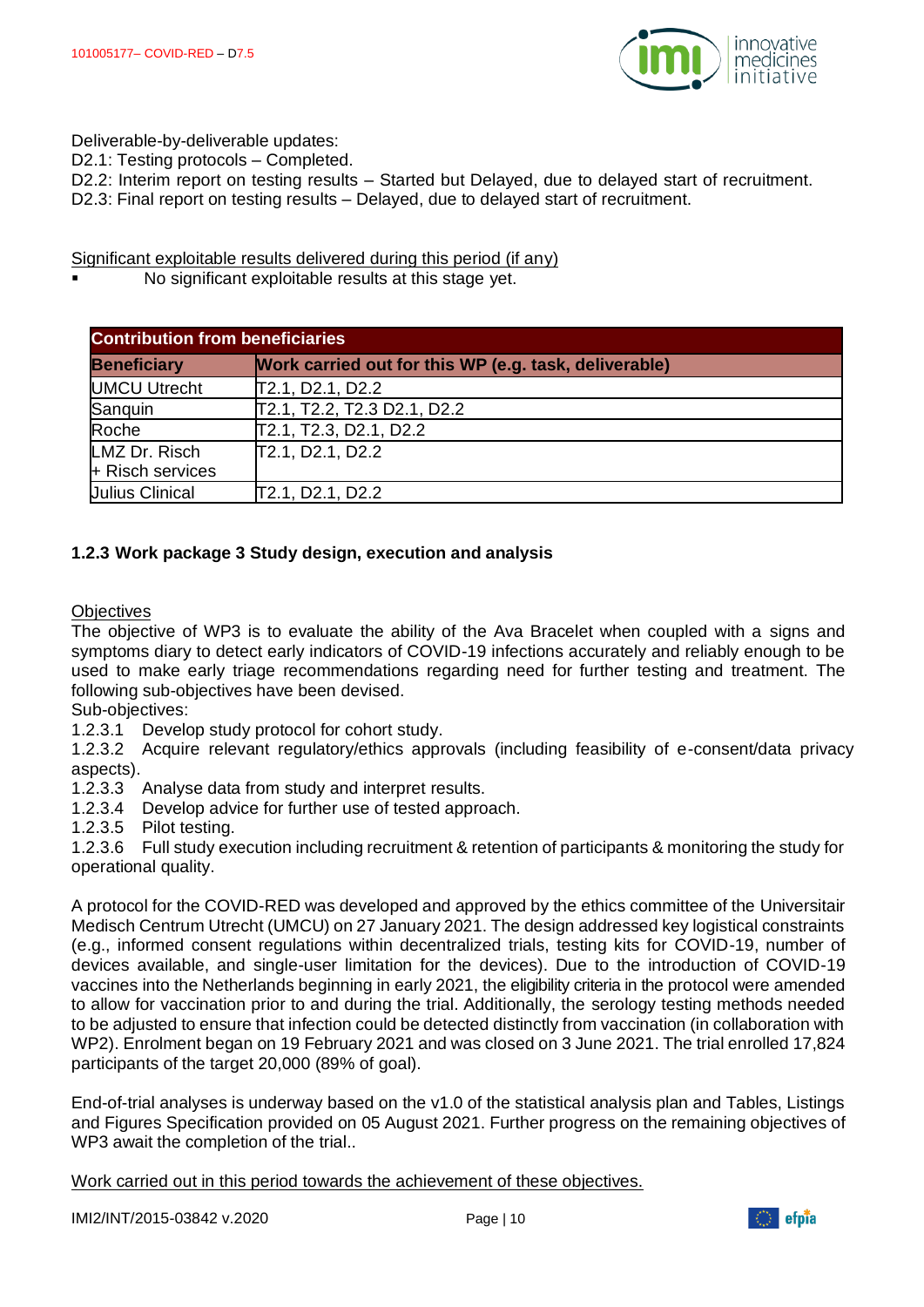

Task-by-task updates:

3.1 Protocol development – Completed.

3.2 Feasibility study – Feasibility study has been completed based upon collaboration with COVI-GAPP. Formal report has been finalized.

3.3 Execution of the cohort study – Recruitment began on 19 February 2021 with extensive public campaigns and closed on 3 June 2021. All ongoing subjects reached End of Trial by November 2021. Report has been finalized.

3.4 Monitor the cohort study for operational quality – Monitoring plan was in place prior to recruitment with ongoing data review, helpdesk interactions, and follow-up for select participant clinical events (I.e. Adverse Device Effects) by qualified safety physicians.

3.5 Clinical Analysis of study results and future recommendations – 1st version of Statistical analysis plan and Tables, Listings and Figures Specification completed. All data transferred to central analytics platform for data processing an data analysis. Central analytics platform is in production and in use. First draft of several analyses have been completed and are subject to Quality Control and a thorough review process by the consortium..

3.6 Develop advice for further use of tested approach – First brainstorms completed.

Deliverable-by-deliverable updates:

D3.1: Study protocol - Completed.

D3.2: Report on small feasibility study & proposed adaptations to the protocol to be made - Protocol has incorporated learnings from COVI-GAPP including practices for participant retention. Creation of formal report is finalized.

D3.3 Study subject approvals package - Completed.

D3.4 Midterm recruitment report – 17,824 of 20,000 participants recruited. A recruitment report has been developed for this phase. As recruitment has been front-loaded as part of the cross-over trial design, further reporting on recruitment is no longer relevant.

D3.5 Report on final analysis of results – Outline created and ready to accept content from all the analyses.

D3.6: Report on the status of posting results in the study registry - The trial has been registered in the Netherlands Trial Register (NTR). As the NTR permanently closed for new study registrations and is not suitable for posting study results, a substitute registry will be identified.

D3.7: Report on lessons learned to inform checklist creation - brainstorms on the topic have been completed.

Significant exploitable results delivered during this period (if any)

No significant exploitable results at this stage of the trial, except for the protocol being published (available at<https://trialsjournal.biomedcentral.com/articles/10.1186/s13063-021-05643-5> ).

| <b>Contribution from beneficiaries</b> |                                                       |  |
|----------------------------------------|-------------------------------------------------------|--|
| <b>Beneficiary</b>                     | Work carried out for this WP (e.g. task, deliverable) |  |
| <b>UMCU Utrecht</b>                    | [T3.1, T3.2, T3.3, T3.4, T3.5, D3.1, D3.2, D3.3, D3.4 |  |
| Ava                                    | T3.1, T3.2, T3.3, T3.4, T3.5, D3.1, D3.2, D3.3        |  |
| <b>Julius Clinical</b>                 | [T3.1, T3.2, T3.3, T3.4, T3.5, D3.1, D3.2, D3.3, D3.4 |  |
| Roche                                  | T3.1, T3.2, T3.3, T3.5, D3.1, D3.2, D3.3              |  |

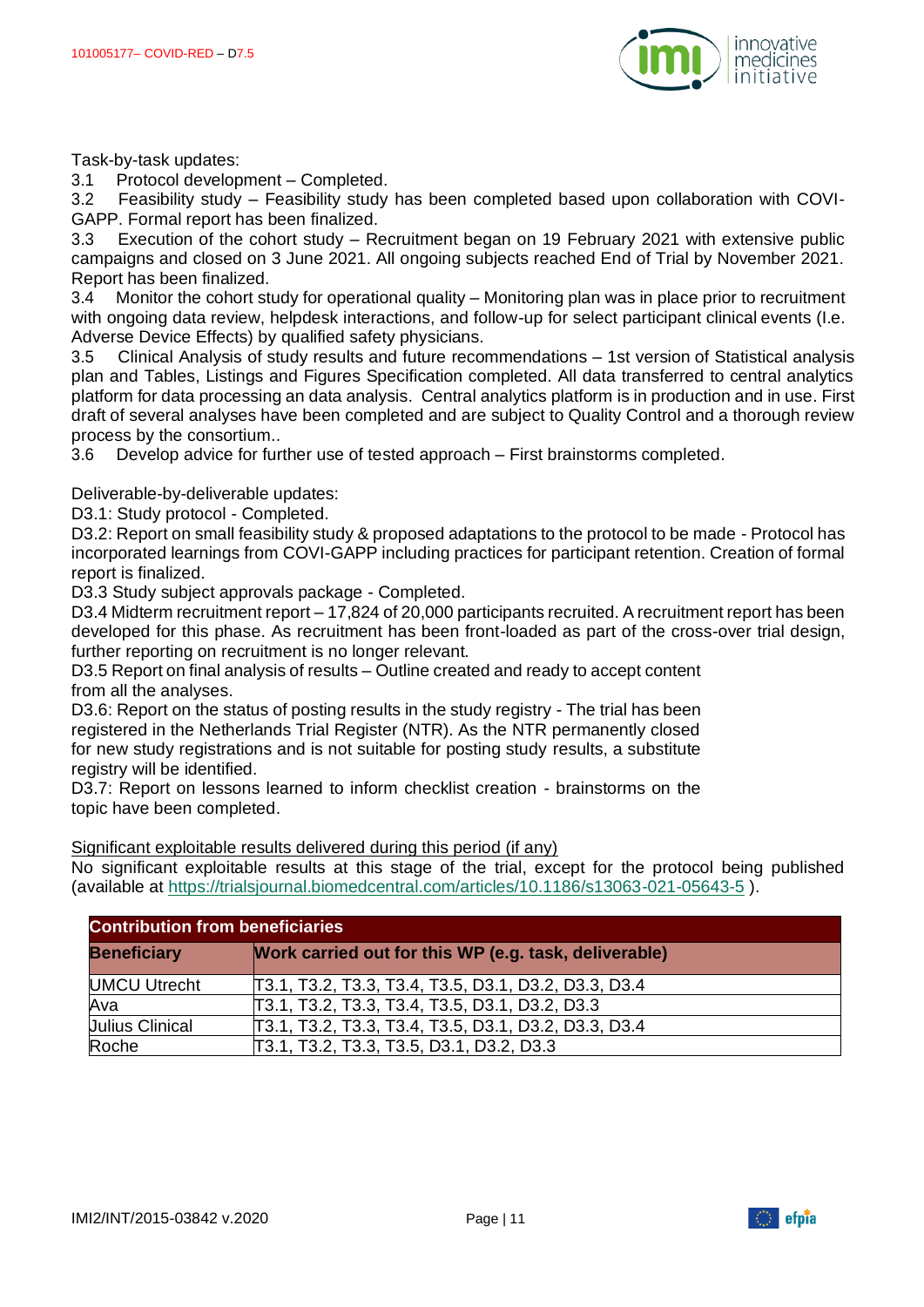

#### **1.2.4 Work package 4 Health Economics Analysis**

#### **Objectives**

The objective of WP4 is to explore the health economics of the health economics of the Ava bracelet and complementary Ava COVID-RED app for SARS-CoV-2 detection. This will include collection of data related to use of healthcare resources for both the AVA monitoring device and in the hospital system. Moreover, a cost-consequence analysis will be performed to relate the incremental costs to the clinical advantages of the Ava monitoring system.

Sub-objectives:

1.2.3.7 To assess the costs of implementing and operating the Ava bracelet and complementary Ava COVID-RED app for SARS-CoV-2 detection.

1.2.3.8 To assess the economic outcomes of the Ava bracelet and complementary Ava COVID-RED app for SARS-CoV-2 detection.

1.2.3.9 To assess the Ava bracelet and complementary Ava COVID-RED app for SARS-CoV-2 detection using a cost-consequence analysis.

#### Work carried out in this period towards the achievement of these objectives (referring to tasks, milestones and deliverables as mentioned in the DoA)

Task-by-task updates:

4.1 Determining the intervention costs – Intervention costs have been identified through communications with members of WP1, WP2 and WP3. The intervention costs have being registered and accumulated by Ava and Julius Clinical. The costs associated with the intervention have been reported in deliverable D4.1 by December 2021.

4.2 Assessing the economic outcomes – The economic outcomes have been identified through communications with members of WP2, WP3 and WP5. The economic outcomes are collected through a bi-weekly questionnaire administered to the study participants and will be ready for analysis when the trial finalises.

4.3 Cost-consequence analysis – There are ongoing collaborations with WP3 on the relevant outcomes and how these are estimated. A statistical analysis plan (SAP) is under development. The costs in the cost consequence analysis consists of the costs estimated in the tasks above.

Deliverable-by-deliverable updates:

D4.1: Report on the intervention costs/price of the Ava monitoring device – The report was finalized in December 2021.

D4.2: Report on the outcomes and associated hospital costs – The report on the outcomes and costs will be constructed when the trial is finalised.

D4.3: A first draft of a scientific paper reporting on the results of the cost-consequence analysis for publication in an international peer-review journal – Not yet begun.

Significant exploitable results delivered during this period (if any)

Report on the interventions (deliverable D4.1) costs/price of the Ava monitoring device have been finalized.

| <b>Contribution from beneficiaries</b> |                                                       |  |
|----------------------------------------|-------------------------------------------------------|--|
| <b>Beneficiary</b>                     | Work carried out for this WP (e.g. task, deliverable) |  |
| <b>UMCU Utrecht</b>                    | T4.1                                                  |  |
| <b>VIVE</b>                            | T4.1, T4.2, T4.3                                      |  |

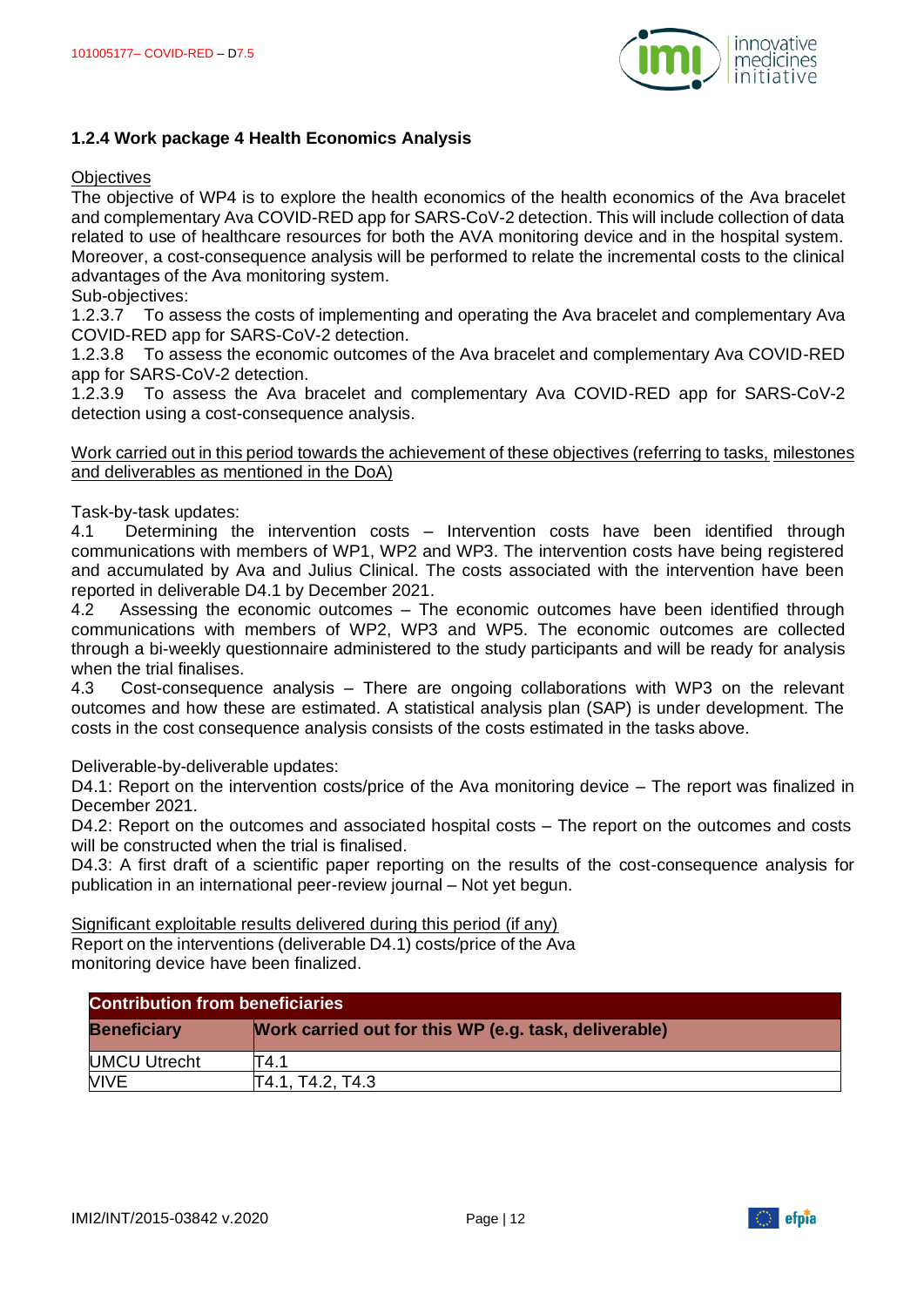

#### **1.2.5 Work package 5 Data Management**

#### **Objectives**

WP5 will develop a full 'data management plan' (DMP) as well as a data sustainability plan. The overall objective is to provide an infrastructure to host all data, or features extracted from the data, collected and analysed in the study with the same level of annotation, pseudo-anonymization and accessibility for model development as during the research phase. The plan should comprise financial, legal, ethical and structural aspects as well as scalability of the storage/ access capacity. For WP5, we have devised the following sub-objectives:

#### Sub-objectives:

1.2.5.1 Develop electronic questionnaire(s) capturing individual subject signs and symptoms longitudinally directly from the patients.

1.2.5.2 Develop case report forms (CRFs) to capture additional data as collected/or available by the site for each patient including baseline demographics, baseline comorbidities, baseline COVID-19 risk factors, polymerase chain reaction (PCR) test results, serology results, health resource utilization, adverse events, and clinical outcomes.

1.2.5.3 Create the infrastructure to host signs and symptoms data, CRF data, and device data (or parameterized results from the device data).

1.2.5.4 Implement a long-term, sustainable model for data storage meeting FAIR requirements.

#### Work carried out in this period towards the achievement of these objectives.

Longitudinal data capture of signs and symptoms was incorporated into the Ava COVID-RED app. Electronic case-report forms (CRFs) were developed with broad consortium feedback which addressed each of the data domains listed in the sub-objectives. Infrastructure for the individual data sources was in place prior to start of the trial. Infrastructure for hosting each of the pseudo- anonymized data sources, linking, and analysing those data was decided on by the Consortium in February 2021 and has been deployed for production work. Where necessary data transfers have been specified and completed. A long-term, sustainable FAIR data storage platform is still under discussion with different options being compared for cost-effectiveness and utility for external researchers.

#### Task-by-task update:

5.1 – Data Management Plan – The DMP has reached the 3rd iteration (D5.3)with final version (D5.4) on target for end-of-trial. The last and final version of the DMP will be developed towards the end of the trial to encompass all updates to the Data Management of the trial up to that point.

5.2 - Deploy and maintain the technology infrastructure to underpin the cohort study - Infrastructure for hosting of signs, symptoms and physiological data has been set-up by Ava. eCRF and survey data is hosted by software of an external party hired by Julius Clinical. A customized Amazon Web Services (AWS) environment has been developed by Julius Clinical which meets the requirements of COVID-RED to host the pseudonymized trial data from all sources for final analysis. This environment has been released for production programming. The infrastructure used and set up for this trial is described in D5.5 and D5.6. Relevant consortium members have been onboarded to the platform and are collaborating on programming. Final data available by Dec 2021 has been transferred to the data science platform to support programming work. The eCRF and surveys database was locked in Feb 2022.

5.3 - CRF Development – Completed. eCRFs and surveys were developed (D5.8) and implemented for the collection of screening and baseline data as well as for longitudinal details on testing behaviour, behavioural changes, vaccination status, healthcare resource use, and more, as stated in the protocol. The app developed by Ava in WP1 was used to collect individual signs and symptoms data necessary for both algorithm development and evaluation. The last questionnaires to participants were sent out in November 2021 when follow-up ended.

5.4 - Implement a long-term, sustainable model for data storage meeting FAIR requirements – A first proposal for a sustainable model has been circulated for review by the consortium. Efforts are underway

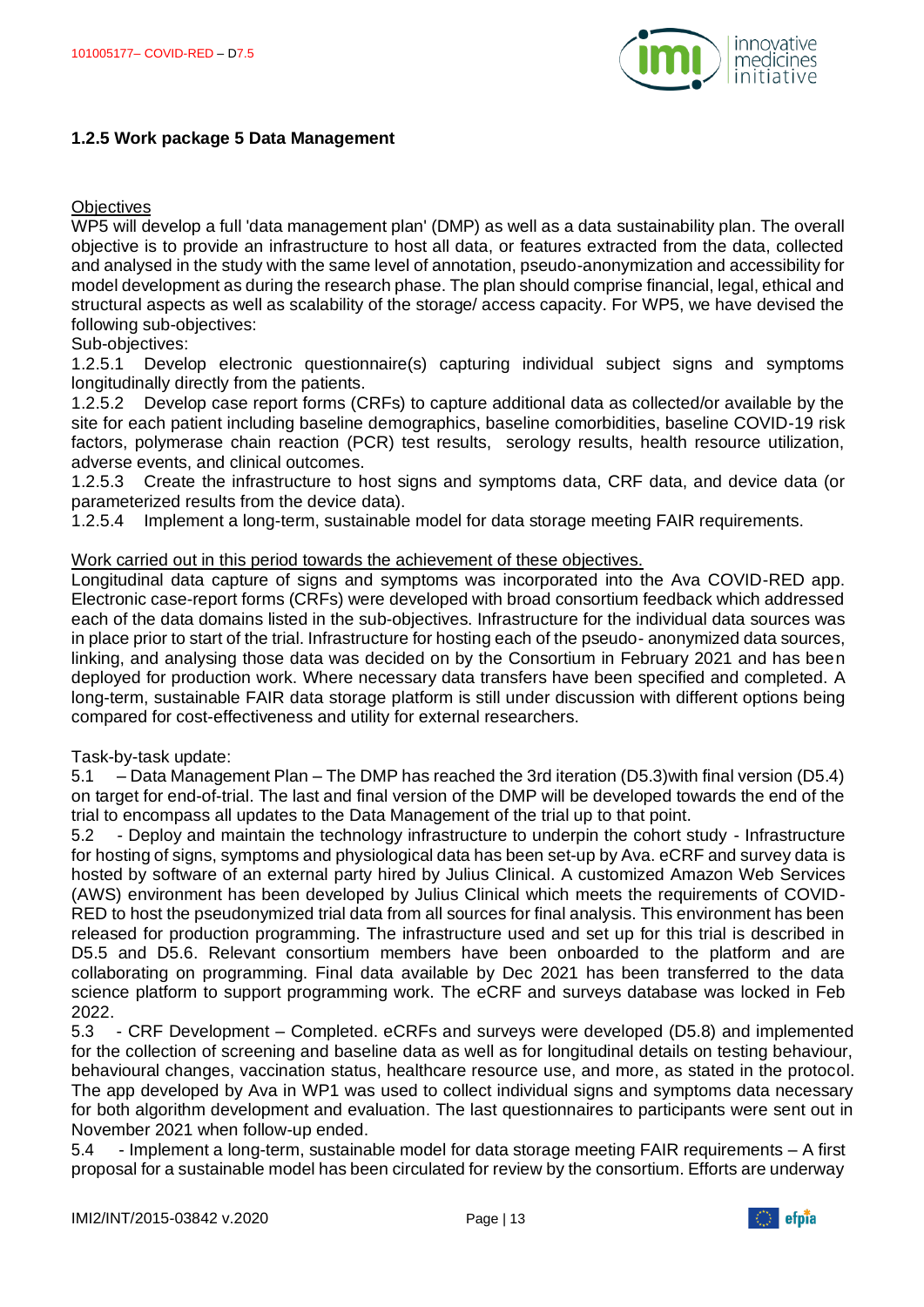

to incorporate feedback as well discuss further details prior to finalization of the deliverable (D5.8) and implementation.

Deliverable-by-deliverable update:

D5.1: Full data management plan (1st iteration) - Completed and submitted to IHI

D5.2: Data management plan (2nd iteration) – Completed and submitted to IHI

D5.3: Data management plan (3rd iteration) - Completed

D5.4: Data management plan (final version) - Not yet begun.

D5.5: Deploy technology infrastructure components I, II and III - Completed.

D5.6: Deploy technology infrastructure component IV - Completed

D5.7: Initial CRF development completed - Completed.

D5.8: Report on sustainability model for data storage - First version reviewed by consortium and to be further finalized.

Significant exploitable results delivered during this period (if any) No significant exploitable results at this stage yet.

| <b>Contribution from beneficiaries</b> |                                                            |  |
|----------------------------------------|------------------------------------------------------------|--|
| <b>Beneficiary</b>                     | Work carried out for this WP (e.g. task, deliverable)      |  |
| <b>UMCU Utrecht</b>                    | T5.1, T5.3, T5.4, D5.1, D5.2, D5.3, D5.6, D5.7             |  |
| Ava                                    | T5.1, T5.2, T5.3, T5.4, D5.1, D5.2, D5.3, D5.5, D5.6, D5.7 |  |
| <b>Julius Clinical</b>                 | T5.1, T5.2, T5.3, T5.4, D5.1, D5.2, D5.3, D5.5, D5.6, D5.7 |  |
| <b>UCL</b>                             | T5.1, T5.2, T5.3, T5.4, D5.1, D5.2, D5.3, D5.5, D5.6, D5.7 |  |
| Takeda                                 | T5.1, T5.2, T5.3, D5.1, D5.5, D5.6, D5.7                   |  |
| Roche                                  | T5.1, T5.2, T5.3, D5.1, D5.2, D5.3, D5.5, D5.6, D5.7       |  |

# **1.2.6 Work package 6 Communication, dissemination and stakeholder outreach**

#### **Objectives**

WP6 will work to serve the needs of the project acting as a facilitator of the work, connecting information sources from key stakeholder groups to improve the value, quality and harmonization of information disseminated on evidence related to COVID-19 remote monitoring and its utility in early detection of illness incidence and triage decisions. The aim of WP6 is to help maximize the impact of project outcomes on stakeholders.

Sub-objectives:

• Identify and incorporate stakeholders' perspectives on the barriers and enablers of remote monitoring devices and apps for monitoring physiological parameters in detecting early signs of a COVID-19 infection into project roadmap.

• Development and execution of an appropriate regulatory strategy.

#### Work carried out in this period towards the achievement of these objectives.

Task 6.1 Develop dissemination and exploitation plan (D6.1, D6.2, D6.9)

Communication activities have started and were reported on in D7.10 and D6.1 and D6.2. For example, in D7.10, we described our communication strategy. In addition, we have created a communication plan for the clinical trial specifically, and a social media plan for our Twitter (@CovidRed) and Instagram (@covidredproject) accounts. External communication was mainly focused on participant recruitment and retention during this first study period. Now that the clinical trial has ended, we have shifted towards project dissemination and adopted a more international-oriented approach. An update of the communication, dissemination, and exploitation plan, D6.9, is in preparation. Other progress that has been made towards this task includes the development of the logo, website, Twitter, Instagram, manual,

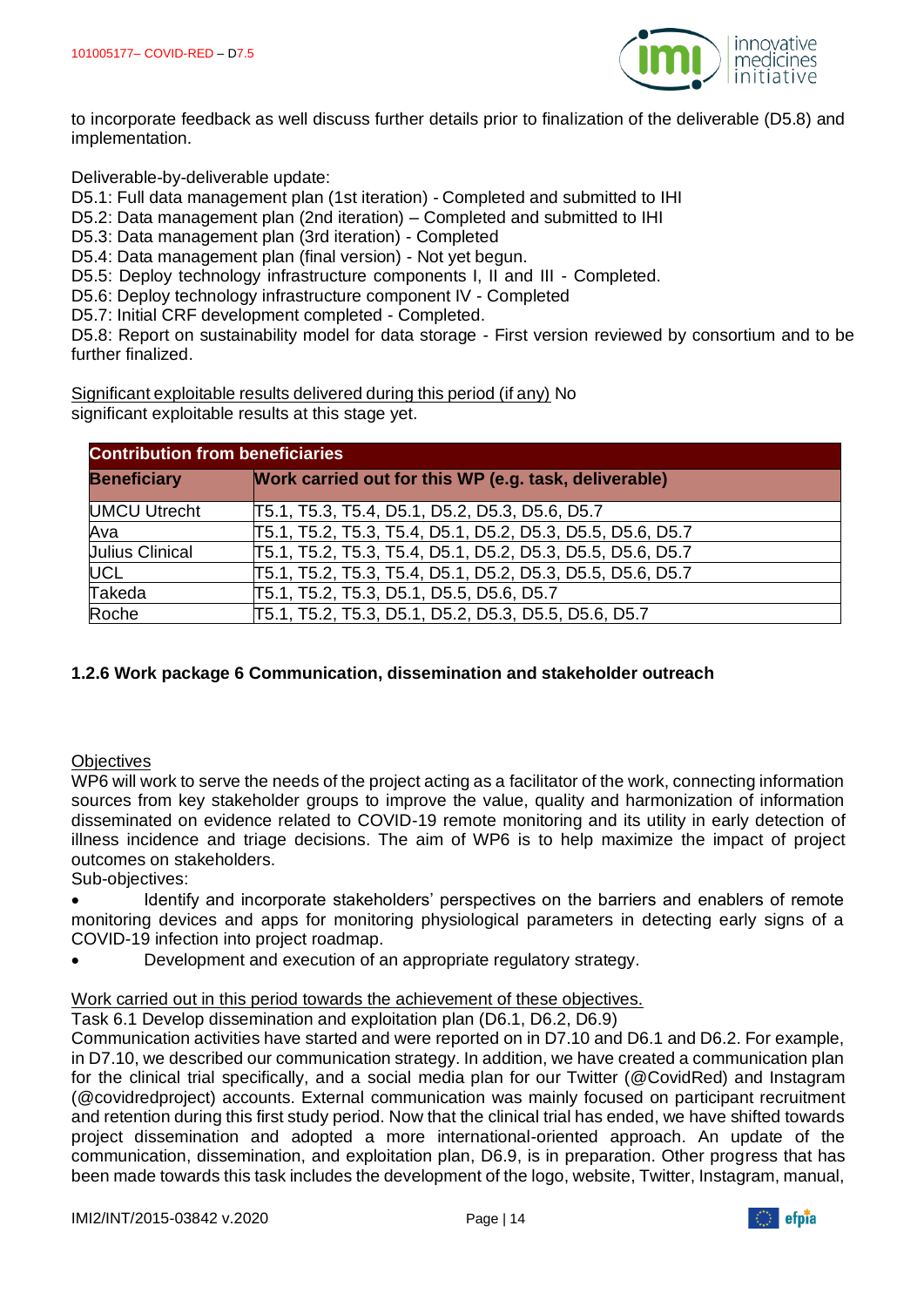

and templates, and development of press campaign to capture press attention for our clinical trial within the Dutch, Liechtensteinian, Swiss, and American media.

Task 6.2 Understand stakeholder needs and perceptions and align with project outcomes (D6.3, D6.4, D6.5, D6.6)

For some of the stakeholder engagement, COVID-RED will be collaborating with HI-NL. This is an initiative based in the Netherlands but with an international scope which organizes stakeholder round tables with innovators/consortia and key public and private sector players (e.g. health care payers, HTA bodies, health care professionals, patients etc). HI-NL is supported by the Dutch Ministry of Health, but also has an international scope. By working with HI-NL, we believe we can organise our stakeholder engagement in a more efficient and effective manner by working with an experienced party. The costs of the HI-NL services are, in the assessment of the consortium, reasonable and potentially lower than the investments that the consortium would make to organise the activities themselves. It has to be emphasised that HI-NL will support the activities of the consortium and that the consortium partners are closely involved in each step of the stakeholder engagement activities. The responsibility for the related deliverables stays with the consortium but will be based on HI-NL input. These activities will be included in the next amendment.

Task 6.3 Develop and execute regulatory plan (D6.7, D6.8) This activity was not started yet. It is related to the T6.2 and awaiting the HI-NL input.

Significant exploitable results delivered during this period (if any)

No significant exploitable results at this stage yet, we have mainly supported the COVID-RED project via communication and dissemination and expect exploitable results after engaging with HI-NL.

| <b>Contribution from beneficiaries</b> |                                                                         |  |
|----------------------------------------|-------------------------------------------------------------------------|--|
| <b>Beneficiary</b>                     | Work carried out for this WP (e.g. task, deliverable)                   |  |
| <b>UMCU Utrecht</b>                    | Led and completed T6.1, D6.1, D6.2, are coordinating contact with HI-NL |  |
| Ava                                    | Provided inputs to D6.1.                                                |  |
| Roche                                  | Provided inputs to D6.1.                                                |  |

# **1.2.7 Work package 7 Project management, coordination, and sustainability**

**Objectives** 

The objective of WP7 is to run effective project management for the COVID-RED consortium and to guarantee the project's capacity to respond to the urgent need for remote detection of COVID-19, and to facilitate an improved understanding of the spread of and capacity to remotely detect COVID-19. Subobjectives:

• Project management: Providing detailed follow-up and tracking, via regular work package reports, early reports of any unexpected organisational or structural issues or delays with respect to the project deployment and intermediate objectives.

Set-up an effective communication infrastructure and foster the integrative process within the consortium.

• Ensure the consortium's contractual duties are carried out. Advise and guide the participants to comply with the IMI regulations and their contractual and legal requirements. Abide by the "good practice" of resources management as presented in the Financial Guidelines.

• Prepare and execute a sustainability plan, to ensure the most efficient exploitation of project results and to achieve the highest possible benefit for scientists, industry and the European society.

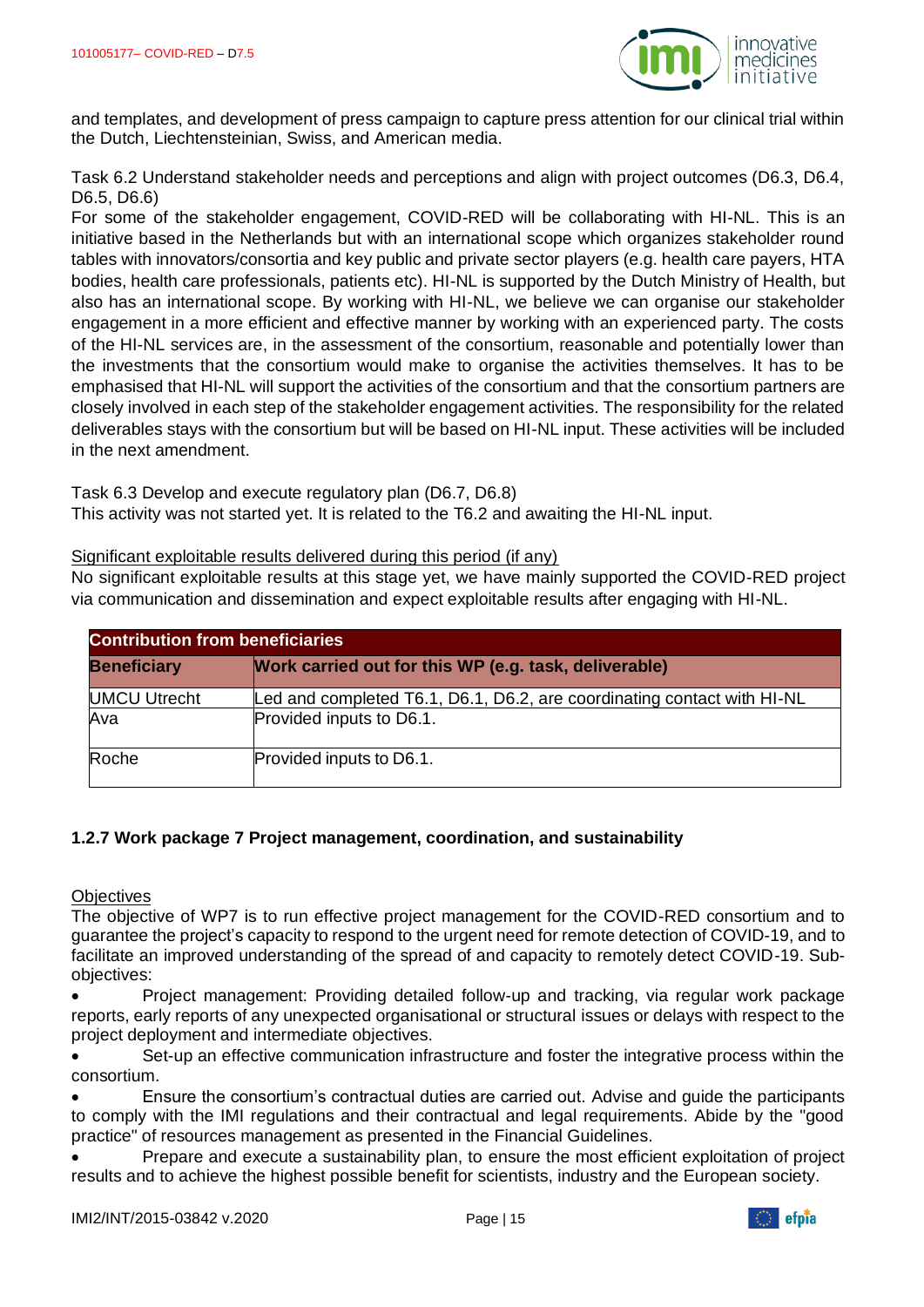

#### Work carried out in this period towards the achievement of these objectives.

Task 7.1 Scientific coordination and progress management (D7.1

UMCU is coordinating the general progress management and provided project management plans (D7.1 and D7.3) and a contact database (D7.2). The progress of WPs is being monitored in monthly Managing Board meetings where each WP provides an update. In bi-weekly Managing Team meetings, important points are being discussed in a smaller group. Risk assessment regarding the clinical trial was discussed biweekly during the trial execution and was assessed by a working group composed of UMCU and Julius Clinical, this group reporting directly to the Managing Board. Deliverable progress is tracked in an Excel document by PMO. A first interim progress report was provided to IMI in summer 2021 (D7.4). Furthermore, a SharePoint environment has been set up to ensure smooth transfer of results between WPs. The Advisory Board was installed and provided input in July 2021 (D7.7) and December 2021 (D7.8), following update meetings with the Advisory Board and Work Package leads.

#### Task 7.2 Communication management

UMCU is managing the overall project communication, including the project website and Twitter. Reddit was also used for a short period in the phase of participant recruitment as well. As such, they delivered a report describing the communication plan (D7.10). Communication about the study (focused on recruitment and retention) is mainly managed by Julius Clinical. They also manage the Instagram account focused on study participants. Task 7.2 is closely linked to Task 6.1.

#### Task 7.3 Financial and periodic reporting

UMCU manages overall budget and budget transfer. As part of the amendment to extend the project timelines, an extra financial and periodic reporting was added to early 2022, which will be followed by the final reporting after June 2022. UMCU is responsible for ensuring a smooth process and timely submission to IMI. They have also provided a tendering procedure description (D7.11).

#### Task 7.4 Legal and contractual management

UMCU manages legal topics and contracts. The Consortium Agreement was finalised by December 2021 (D7.12). The Grant Agreement was amended in December 2021 to extend the project with six months. Another amendment will follow to update the DoA with the changes in study design and tasks as discussed with IMI. Contracts with Advisory Board members were all fully signed by June 2021.

#### Task 7.5 Sustainability and business development

At an early stage in the project, we made a first attempt to understand the potential interest of commercial partners for collaboration, investment or purchase of the project device (i.e., algorithm, app and study results). To this end, we reached out to an extended list of potential stakeholders, including the business development teams of the consortium's industry partners. Initial discussions led to the conclusion that it was too early in the project to garner distribution interest. Consequently, we concluded we should pursue these efforts only once the algorithm was finalized and the study results are available. We will continue this work as part of the sustainability plan (D7.13) and the business plan (D7.14) during the extended project duration.

To date, one patent has been applied for but not yet granted to the manufacturer of the wearable device, Ava AG. This application work was begun very early in the project—some of it in parallel to the COVID-RED application process—to ensure a timely submission prior toother potential competing parties. Additionally, it drew on data collected by the manufacturer's original application, Ava Fertility, as a proofof-concept. Once the COVID-RED study results are available, the entire consortium will assess additional intellectual property (IP) opportunities. All IP will be considered in the sustainability plan, this will also detail how the results can benefit the wider digital health industry in a balanced manner.

Task 7.6 Support collaboration activities and potential synergies with grants awarded under the CallIMI2- 2020-21-01

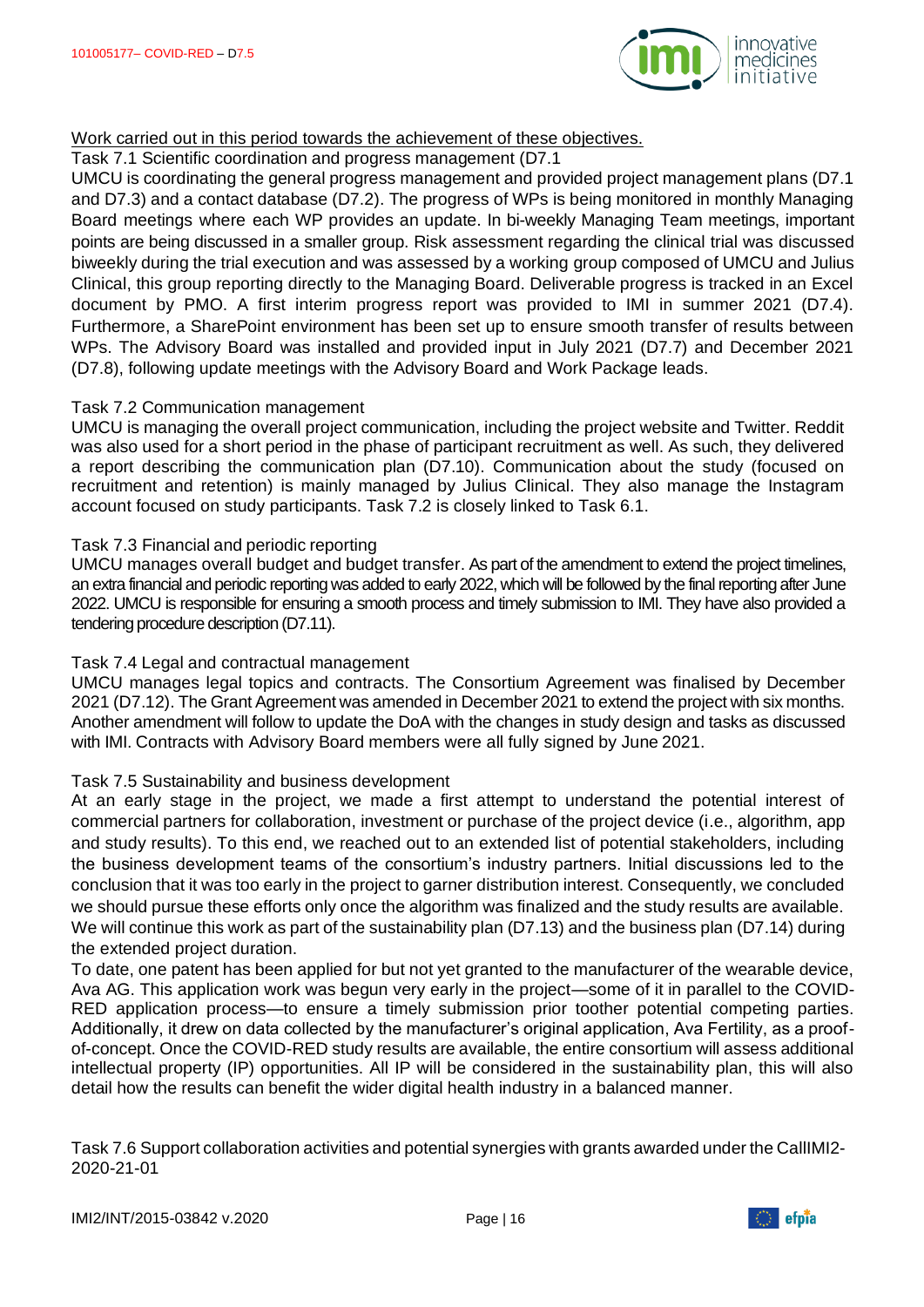

COVID-RED is actively participating in the join activities of the projects that are a result of IMI Call 21. Up until now, the conversations have had an exploratory character from the side of COVID-RED, although we expect a more intense collaboration with other projects once results from IMI COVID-RED come available. UMCU has also joined the DRAGON stakeholder community. More details can be found in section 1.5 of this report.

#### Significant exploitable results delivered during this period (if any)

The two reports by the Advisory Board are publicly available on our website and contain relevant questions and suggestions both for COVID-RED and for other projects with overlapping elements.

| <b>Contribution from beneficiaries</b> |                                                                                                                                                                                                                                                                        |  |
|----------------------------------------|------------------------------------------------------------------------------------------------------------------------------------------------------------------------------------------------------------------------------------------------------------------------|--|
| <b>Beneficiary</b>                     | Work carried out for this WP (e.g. task, deliverable)                                                                                                                                                                                                                  |  |
| <b>UMCU Utrecht</b>                    | T7.1, T7.2, T7.3, T7.4, T7.5, T7.6, D7.1, D7.2, D7.3, D7.4, D7.7, D7.8, D7.10, <br>D7.11, D7.12                                                                                                                                                                        |  |
| Ava                                    | Provided contents to project Handbook; detailed project plans; report<br>describing internal and external communication procedures and tendering<br>procedures description; sustainability and business<br>development<br>discussions; and the advisory board reports. |  |
| <b>Julius Clinical</b>                 | Provided contents to project Handbook; detailed project plans; report<br>describing internal and external communication procedures and tendering<br>procedures description; and the advisory board reports.                                                            |  |
| <b>UCL</b>                             | Provided contents to project Handbook; detailed project plans; report<br>describing internal and external communication procedures and tendering<br>procedures description; and the advisory board reports.                                                            |  |
| <b>VIVE</b>                            | Provided contents to project Handbook; detailed project plans; report<br>describing internal and external communication procedures and tendering<br>procedures description; and the advisory board reports.                                                            |  |
| Sanquin                                | Provided contents to project Handbook; detailed project plans; report<br>describing internal and external communication procedures and tendering<br>procedures description; and the advisory board reports.                                                            |  |
| Roche                                  | Provided contents to project Handbook; detailed project plans; report<br>describing internal and external communication procedures and tendering<br>procedures description; and the advisory board reports.                                                            |  |
| LMZ Dr. Risch                          | Provided contents to project Handbook; detailed project plans; report<br>describing internal and external communication procedures and tendering<br>procedures description; and the advisory board reports.                                                            |  |



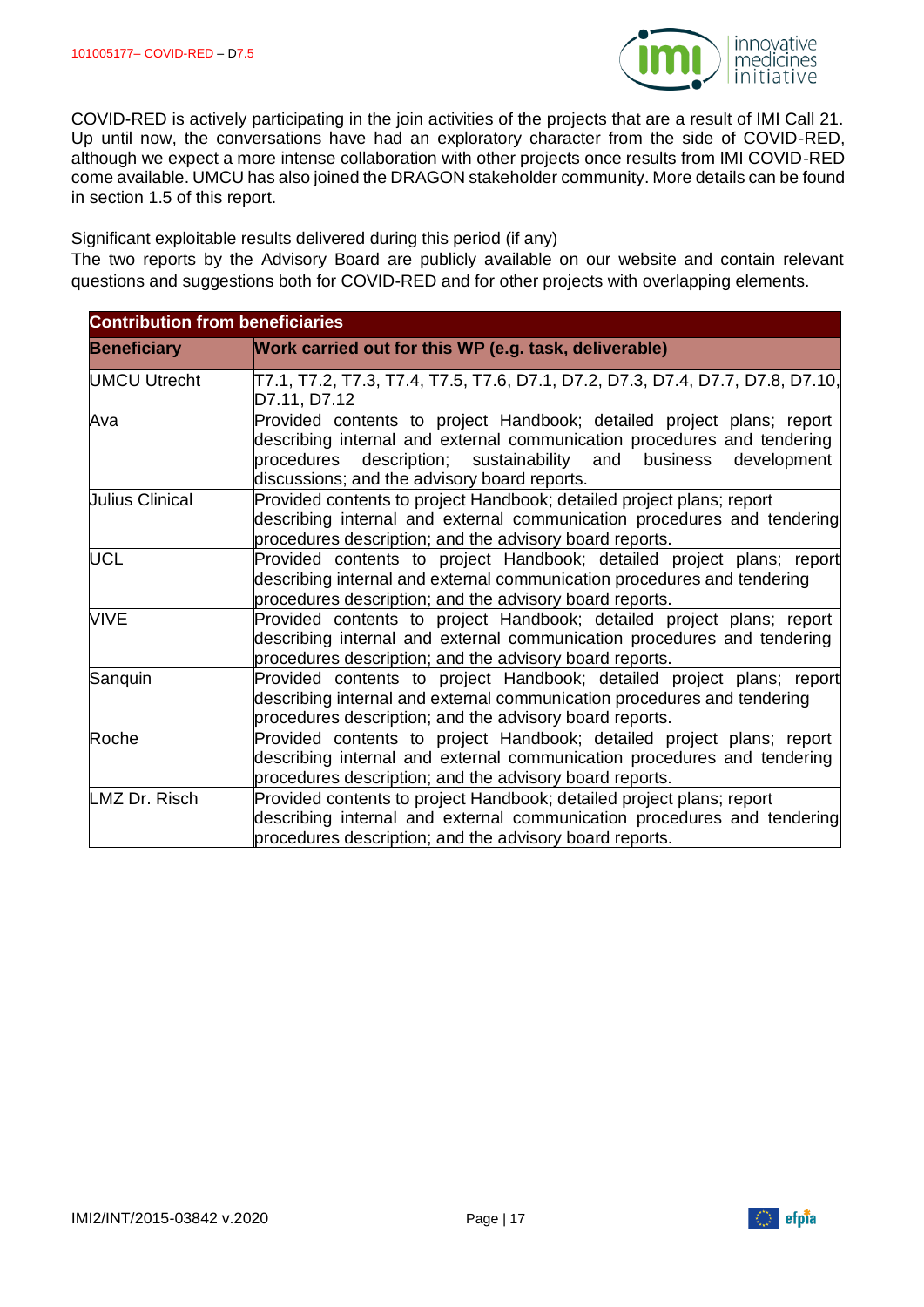

#### **1.2.8 Work package 8 Ethics requirements**

#### **Objectives**

This work package sets out the 'ethics requirements' that the project must comply with.

#### Work carried out in this period towards the achievement of these objectives.

Deliverable-by-deliverable update:

D8.1: Human cells or tissues (HCT) - Requirement No. 2 obtained all the relevant documents for using, producing or collecting human cells or tissues – completed.

D8.2: Non-EU Countries (NEC) - Requirement No. 4 adequate import/export authorisations – completed. D8.3: General (GEN) - Requirement No. 5 appointing an independent ethics advisor – completed.

Significant exploitable results delivered during this period (if any) No significant exploitable results at this stage.

| <b>Contribution from beneficiaries</b> |                                                       |  |
|----------------------------------------|-------------------------------------------------------|--|
| <b>Beneficiary</b>                     | Work carried out for this WP (e.g. task, deliverable) |  |
| <b>UMCU Utrecht</b>                    | Led and completed D8.1, D8.2, D8.3                    |  |

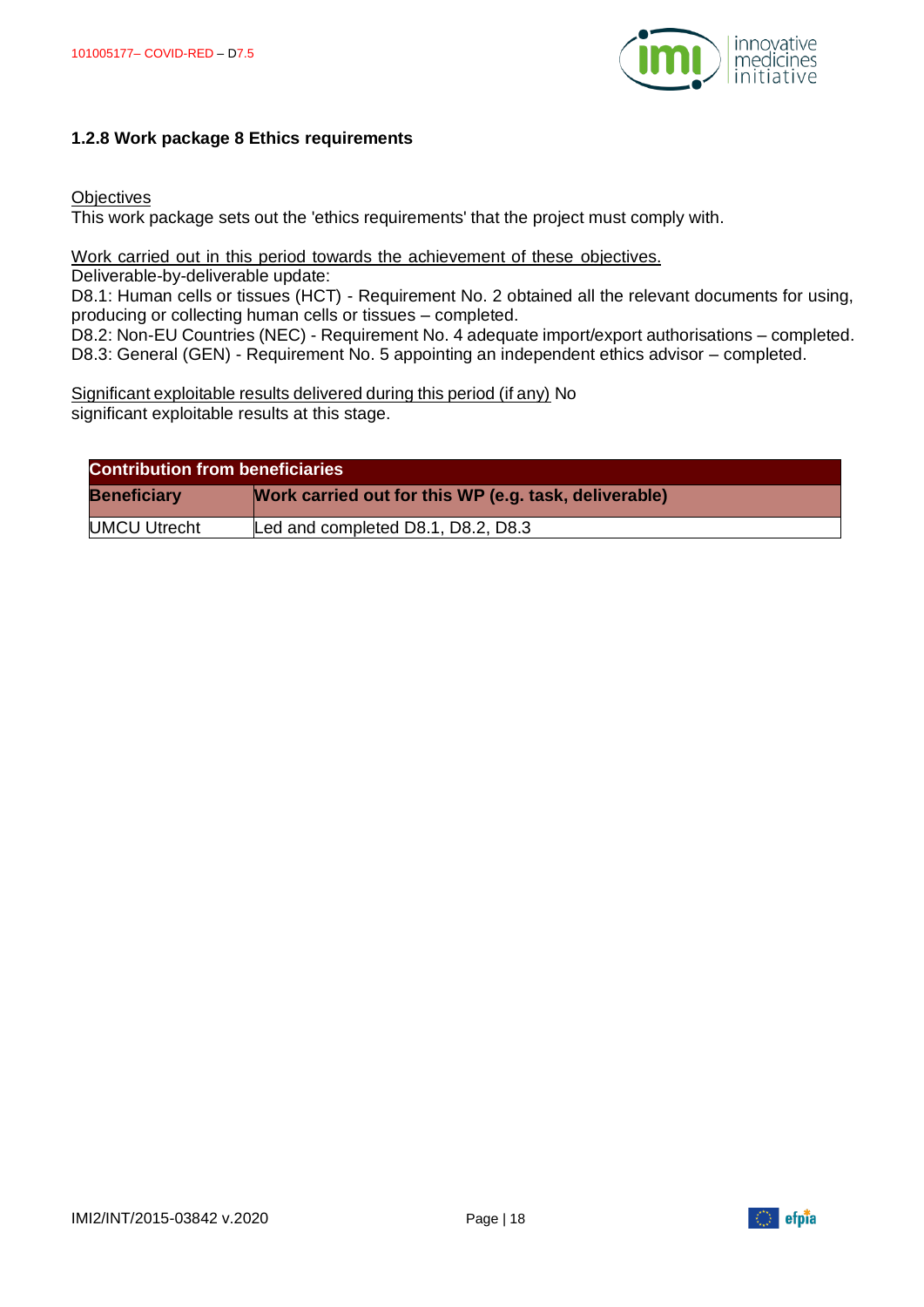#### <span id="page-18-0"></span>**1.3 Impact assessment**

The table below contains an overview of the expected impacts of the COVID-RED project and how the work carried out in this period contributes to these impacts.

#### **How the work carried out contributes to the expected impacts**

1. Leveraging an existing medical-grade technology may allow clinicians and researchers to more rapidly evaluate patients' well-being, thereby enabling faster case detection and management.

#### Realisations:

• There have been 219 confirmed cases of SARS-CoV-2 (as of 24.11.2021) for which the app reported a red signal 0-3 days prior to any reported symptoms by the participant or up to 4 days before or after the positive diagnostic test for asymptomatic cases.

2. Healthcare professionals and researchers may benefit from using this device to monitor confirmed cases of COVID-19

Realisations:

• The forthcoming analysis of the data that is now fully collected will determine the benefit of this device for monitoring. Several research questions have been formulated that will shed light on this topic.

3. By reducing the in-person contact between patients and their care team, the AVA Bracelet could lower potential transmission rates among nurses, doctors, and/or researchers studying COVID- 19's development.

Realisations:

• 219 confirmed cases of SARS-CoV-2 (as of 24.11.2021) were individually notified in realtime by the Ava COVID-RED app and encouraged to self-isolate and/or seek testing since the beginning of the project, thus positively impacting the transmission rate in general population

4. The repurposed Ava Bracelet could contribute to fast-track development and availability of therapeutics and/or diagnostics to be used in the clinical management of patients infected by COVID-19 and/or future outbreaks of coronaviruses, and patients with similar infectious diseases, and to ensure that a variety of drugs are available for patients, including tackling resistance, and combination therapy.

Realisations:

• No significant impact confirmed yet.

5. Contribution to public health preparedness and response in the context of the ongoing epidemic of COVID-19 and/or future outbreaks of pan-coronaviruses

Realisations:

• The study itself resulted in a number of public campaigns including social media campaigns which reached a large number of Dutch nationals and residents. This activity raised awareness of COVID-19 and the degree to which it, in its asymptomatic or pre-symptomatic

form, can still bring infection risks to others. Data collection has been completed and the forthcoming data analysis will shed light on the important research questions formulated and determine the impact for public health preparedness. In addition, the fully remote nature of this trial has provided many lessons learned which will improve the ability to perform essential research in the midst of a pandemic or epidemic.

6. Significant impact on global health, both at the individual and the public health level by leading to results that have a direct impact on people at risk of exposure to coronavirus or on patients suffering from coronavirus disease.

Realisations:

• Data collection has been completed and the first steps of the data analysis have been taken. Planned analyses have been formulated and documented which will not only evaluate the wearable

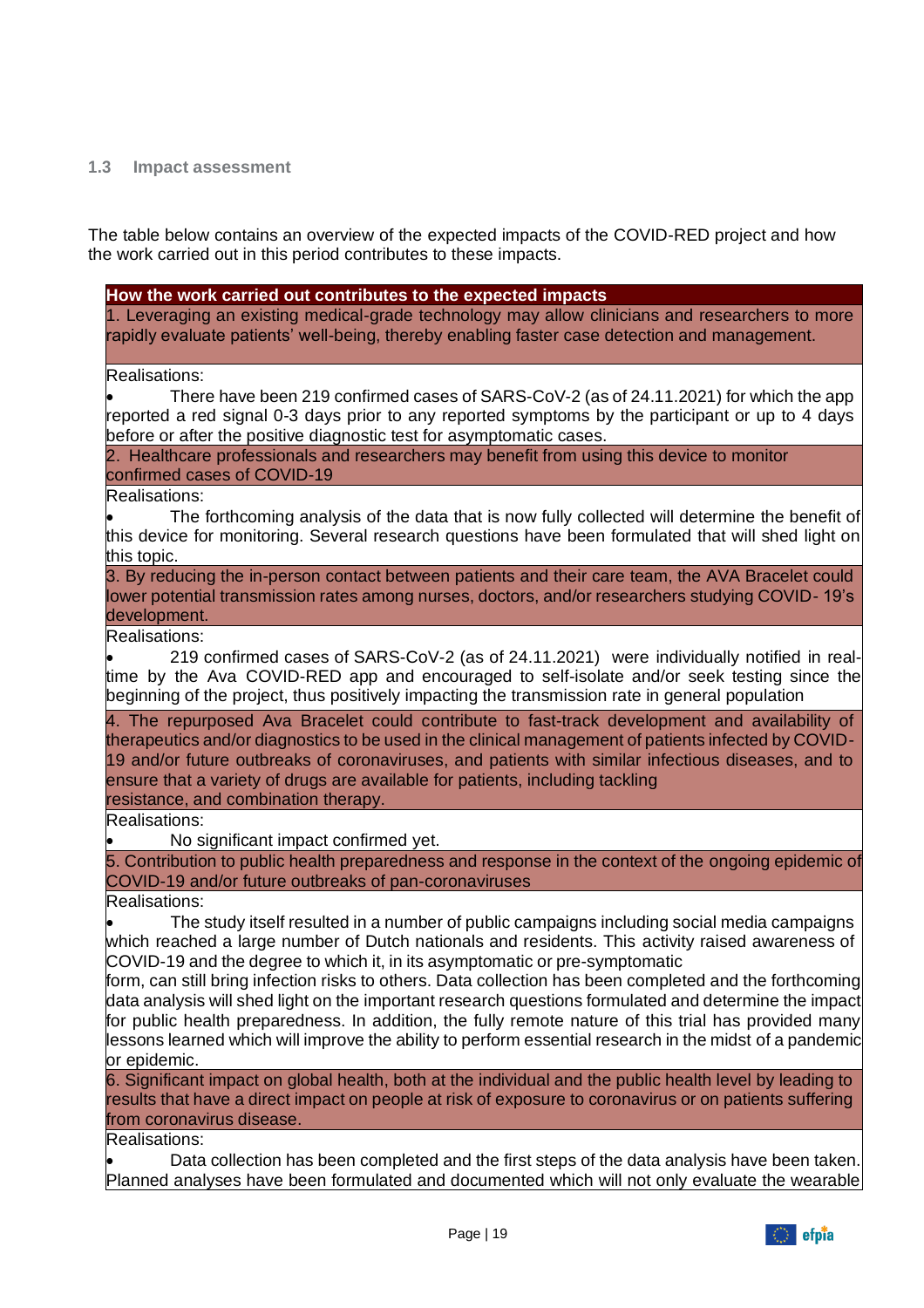performance but also investigate many other significant research questions which can directly contribute to both public and individual health for those at risk of exposure or those who have been infected by SARS-CoV-

7. Impact on competitiveness and growth of companies including SMEs

Realisations:

• No significant impact confirmed yet.

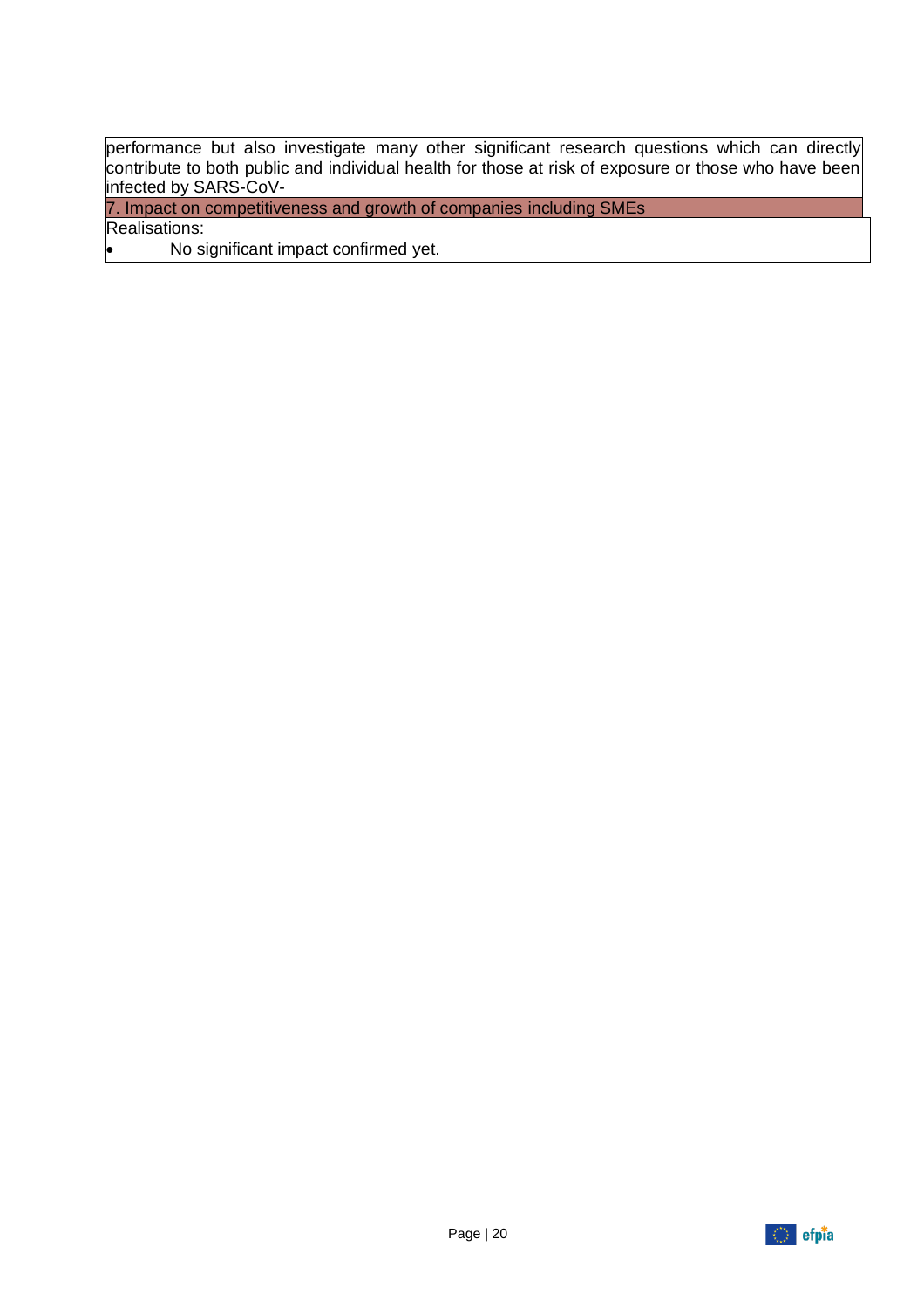#### <span id="page-20-0"></span>**1.4 Consortium management**

A project such as COVID-RED requires a well-designed management structure and expertise in order to ensure project deliverables are of the highest quality and respond to the urgent needs of COVID-19 as quickly as possible. COVID-RED builds upon extensive experience of involved partners and people in IMI and projects of similar complexity. Santiago Montes serves as the Project Leader while professor Diederick Grobbee serves as the Project Coordinator.

During the first period, the set up and consolidation of a multi-layered governance structure was prioritized to ensure that COVID-RED operates in a transparent and efficient manner and will effectively meet the goals and objectives described in the Grant Agreement. The governance structure of COVID-RED has been strategically designed to ensure the concerns and expertise of all participant organizations, as well as external and tangential stakeholders, are considered in project decisions. The structure is organized in such a way to ensure the consortium can remain flexible, given the evolving nature of the COVID-19 pandemic to which this project is responding. Clearly defined roles, responsibilities, decision-making authorities, processes and procedures have been implemented for the efficient and effective functioning of this consortium.

As outlined in the figure below, the governance structure covers 4 essential management components:

- 1. Action: represented by WP teams.
- 2. Coordination: Managing Board, including the WP Leads, Managing Team and PMO.
- 3. Advice and review: the Advisory Board (AB).
- 4. Approval: The General Assembly.



No significant challenges arose within the team during the first period of the project. The public-private partnership is working well and in a transparent manner, resolving conflicts, if any, using the escalation model detailed in the DoA. The partnership is also working pragmatically towards resolving clinical questions, making use of additional working groups; attendance at ad-hoc meetings is high, and topics are discussed and agreed upon collaboratively.

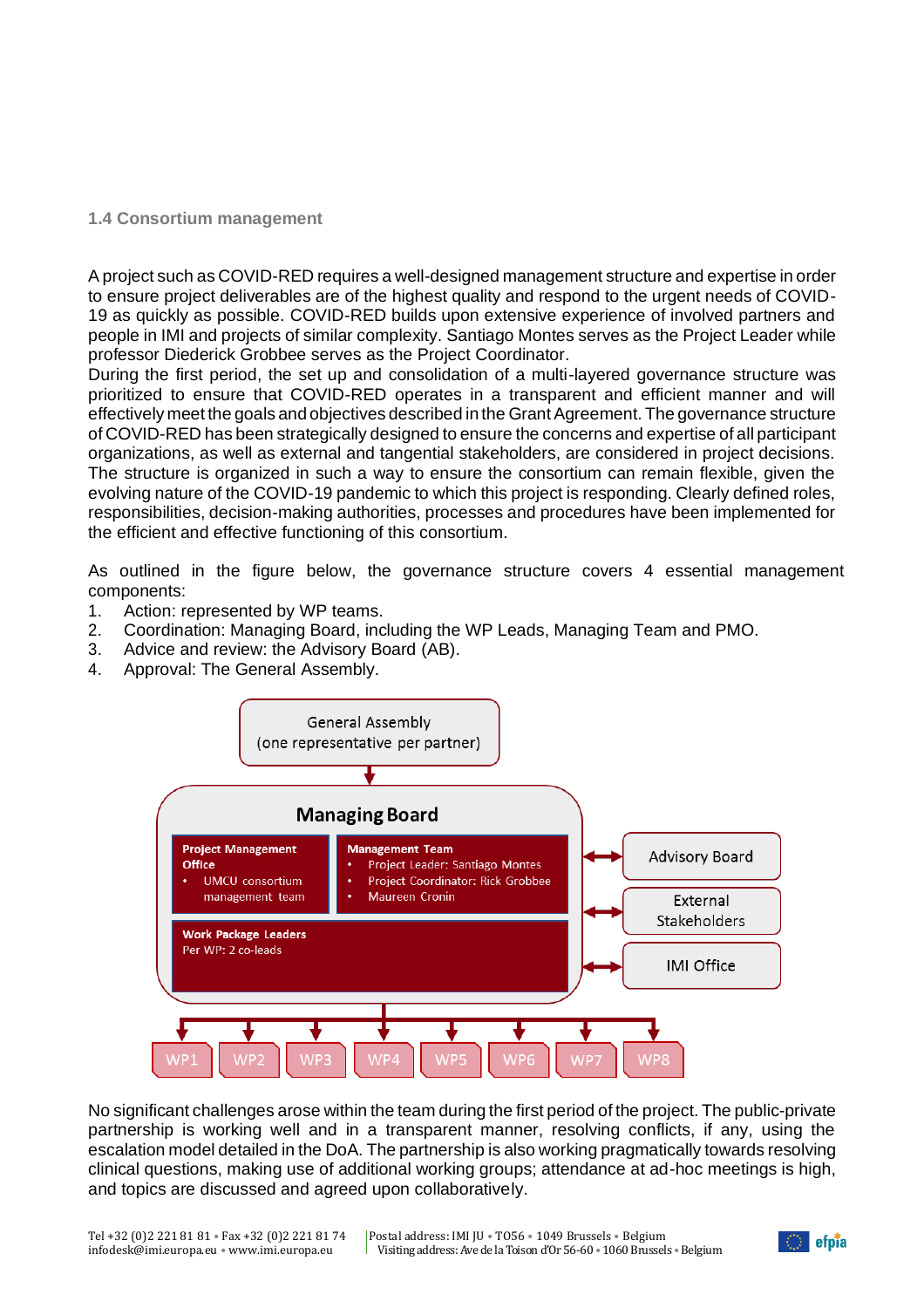The consortium did not experience major changes in its composition during the period. Two Advisory Board meetings have taken please during this period of the project, and results of those interactions are publicly available on the COVID-RED website.

<span id="page-21-0"></span>**1.5 Collaborations/synergies with other initiatives**

Collaboration with other IMI initiatives under Call IMI2-2020-21-01

IMI supported via the European Commission's Horizon 2020 Framework Programme for Research & Innovation, launched a special fast-track call (Call 21) on "*Development of therapeutics and diagnostics combatting coronavirus infections*".Selected projects are expected to advance knowledge of SARS-CoV-2 and of the wider coronavirus family, with the aim of contributing to an efficient patient management and/or public health preparedness and response to current and future outbreaks of coronavirus infection. The total funding in respect to Call 21 is €117 million which is distributed across the 8 selected projects. There are 5 diagnostics projects (COVID-RED, DECISION, KRONO, RAPID-COVID, DRAGON) and 3 treatment projects (CARE, Imprentri, MAD-CoV 2).

It is expected that all 8 projects will interact with each other, with the aim of finding synergies to help maximize the impacts of each project. The ultimate aim would be to create an IMI2 COVID-19 Projects Community which not only fosters collaboration among the projects but also the field at large, both during project duration and after.

During the first period, the set up and collaborative definition of a practical way of working together was prioritized to help facilitate discussions and follow-up decisions on executable collaborations. A series of actions have illustrated the work done by the multi-project approach led by DRAGON. These are:

- Signing of the collaboration agreement nearing completion
- Identify and agree on modes of engagement, communication & dissemination completed.
- Continue discussions on synergies ongoing.
- Partake in IMI recommended meetings and activities ongoing.

To help facilitating exchanges, a working methodology was agreed amongst all collaborative partners. It consists of

Identifying key modes and tools to be used within the community are critical to facilitate engagement and communication, and putting in place a shared communication platform via [MS](https://teams.microsoft.com/l/team/19%3af7df3f7f7da54ba08bdac16910fc9a5e%40thread.tacv2/conversations?groupId=85d2e99f-4c4c-4dfd-8579-c849666204b5&tenantId=c52c7e8b-0979-4229-96c8-3685fa3a7425)  [Teams \(](https://teams.microsoft.com/l/team/19%3af7df3f7f7da54ba08bdac16910fc9a5e%40thread.tacv2/conversations?groupId=85d2e99f-4c4c-4dfd-8579-c849666204b5&tenantId=c52c7e8b-0979-4229-96c8-3685fa3a7425)Achieved in February 2021).

• Creating a shared contact database – achieved, Excel sheet entitled *'IMI2 COVID-19 Community\_Key Info'* uploaded to Microsoft (MS) Teams

• Housing pertinent information related to each project – ongoing, Excel sheet entitled *'IMI2 COVID-19 Community\_Key Info'* uploaded to MS Teams.

Planning a series of collaborative meeting  $-$  achieved, the table below shows the meetings that have taken place within the COVID-19 projects.

| Date |              | <b>Meeting Description</b>                                                                | <b>Participants &amp; Attendance</b> |
|------|--------------|-------------------------------------------------------------------------------------------|--------------------------------------|
| 2021 |              | December IMI2 Collaboration<br>Agreement<br>Meeting among Call 21 projects on<br>COVID-19 |                                      |
|      | 16 July 2021 | IMI COVID-19 projects - Diagnostic -<br>1st REGULTORY MASTERMIND                          |                                      |

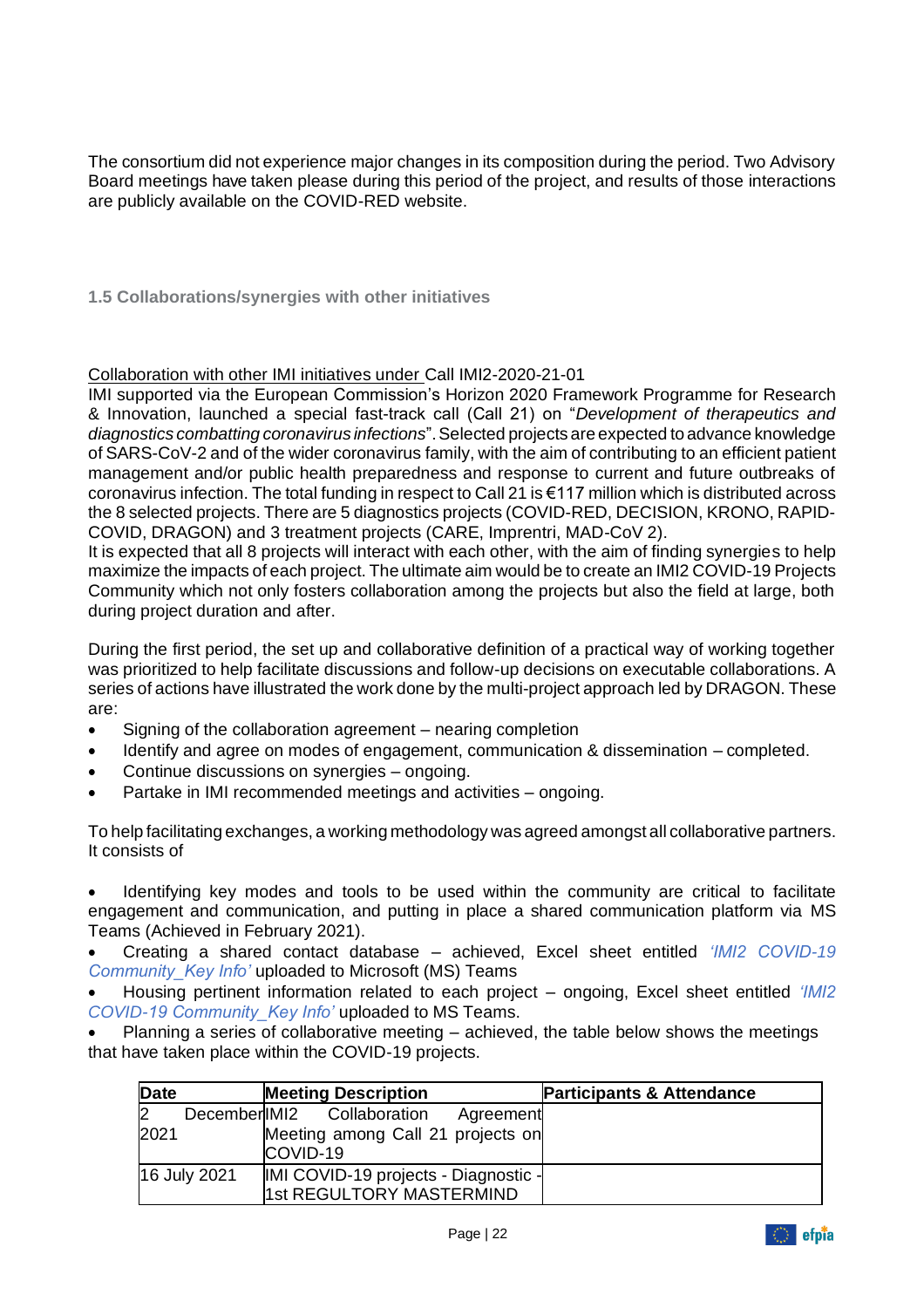| 18 June 2021  | IMI COVID-19 Projects call in June reps of 8 COVID-19 projects                                                                                 |                                                                                                             |
|---------------|------------------------------------------------------------------------------------------------------------------------------------------------|-------------------------------------------------------------------------------------------------------------|
| 16 April 2021 | - Design sprint call.                                                                                                                          | IMI COVID-19 Projects - Diagnostic reps of DECISION, COVID-RED,<br>KRONO, DRAGON and RAPID-<br><b>COVID</b> |
| 11 Feb 2021   | Signing of Collaboration Agreement Reps of 5 projects                                                                                          | KRONO & DECISION<br>in<br>not<br>attendance                                                                 |
| 15 Jan 2021   | DRAGON-Impentri to discuss<br>proteomics testing                                                                                               | DRAGON & Impentri reps                                                                                      |
| 1 Dec 2020    | DRAGON initiated meeting with all 8 Reps of 7 projects.<br>projects to discuss potential areas of COVID-RED not in attendance<br>collaboration |                                                                                                             |
| 8 Oct 2020    | IMI meeting with projects                                                                                                                      | IMI & reps of 8 COVID-19 projects                                                                           |

COVID-RED and DRAGON have also met together outside the above schedule as both projects use AI technologies to combat the COVID-19 pandemic. DRAGON's use of machine learning in diagnosing and predicting healthcare outcomes following a confirmed SARS-CoV-2 infection complement our at-home monitoring approach. Our first kick-off meeting with DRAGON took place on 28 June 2021.

Beyond tangible collaborations in research which are either yet to be defined or require further discussion, other ideas the projects could participate in are outlined below, and could be executed in the second period of the COVID-RED project:

• Communication Activities, such as supporting other projects with social media amplification; organize science day or mini conference with open registration with sessions, networking tables and 1-1 networking or content focused around sharing key project results; organize workshops on data standards, AI, apps or invitation to events organized by the project or project partner. Below are some examples proposed by DRAGON:

- [COVID-19: State of the art –](https://www.ersnet.org/events/covid-19-state-of-the-art-dragon-imi-project/) DRAGON IMI project on 29 April 2021
- 1st DRAGON Roleplay Roundtable to be scheduled end June-early July 2021
- Ethics & Regulatory Activities, such as formation of Ethics Advisory Board (including regulatory experts) for all 8 projects.

• Stakeholder engagement Activities, such as providing access to broader stakeholders by forming a community.

#### Collaboration with other IMI initiatives

The IMI COVID-RED initiative was contacted in June 2021 by beneficiaries of the IMI Trials@Home initiative to support qualitative interviews. Trials@Home Work Package BEST (Best practices in Remote Decentralized Clinical Trials - DCTs), led by academic partner University of Dundee, and EPFIA partner Sanofi, have asked whether they could interview COVID-RED Leaders, as part of BEST call for additional DCTs initiatives. The interviews were conducted in quarter 4 of 2021.

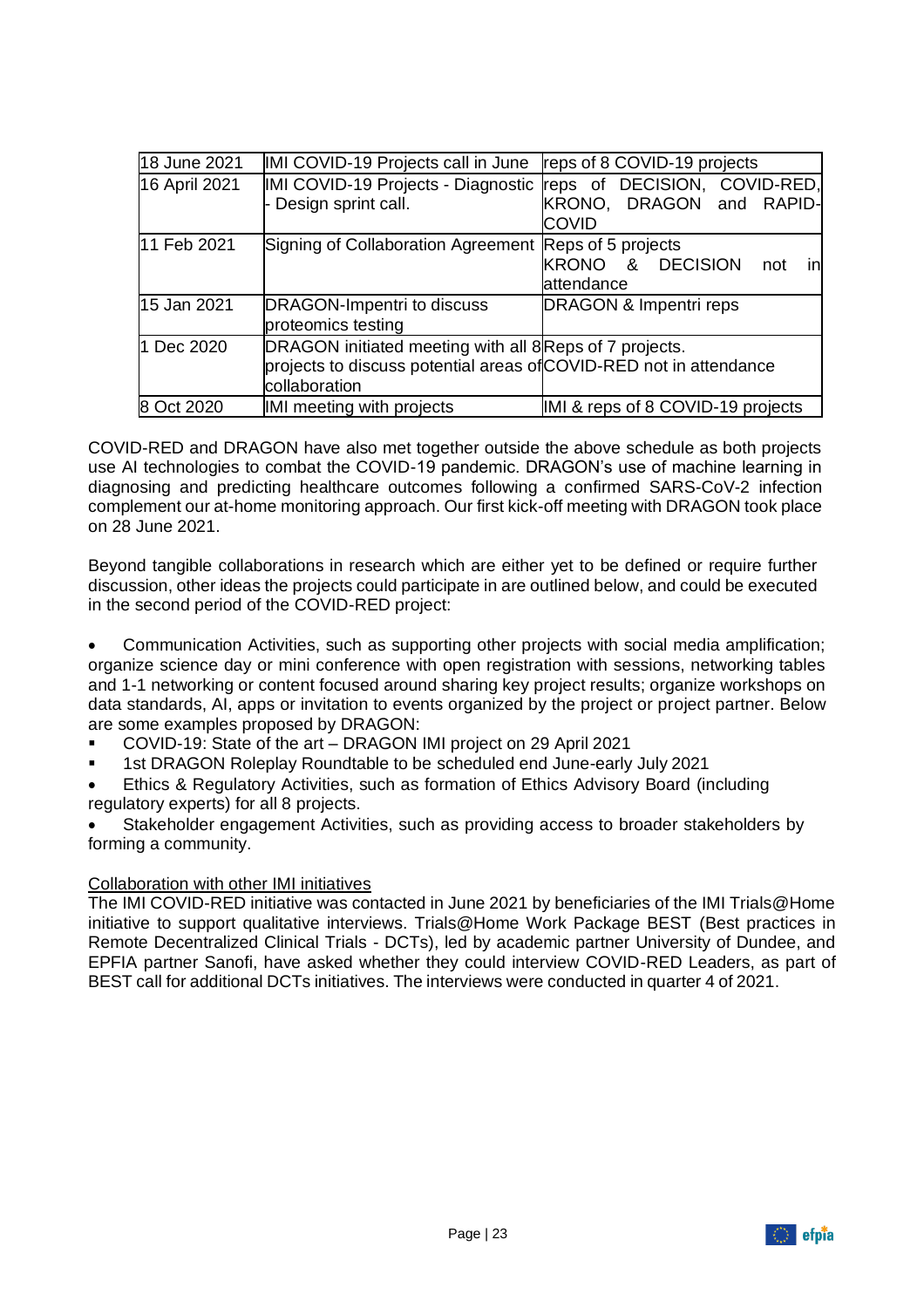# <span id="page-23-0"></span>**2. Update of the plan for exploitation and dissemination and sustainability of results**

In month 3 of the project (October 2020), WP7 coordinated the development of a report describing internal and external communication outputs

The purpose of the plan is to:

- Define target audiences, communication channels, and key messages for COVID-RED.
- Establish clear goals, objectives, and timelines for communication activities.

• Provide guidance to project participants for the development of communication activities and the preparation and use of materials.

The overall aim is to maximize the impact of COVID-RED by ensuring full use of available communication channels both within and outside of the project.

This plan is intended to function as a foundation for the planning and execution of communication activities by members of the project in a professional and coordinated manner. This plan outlined the target audiences, communication channels, and key messages for COVID-RED. The adoption of this plan encourages the full use of available communication channels from the project. Furthermore, it should ensure quality and consistency of communication.

Key messages for different audiences (stakeholders) relating to project deliverables and overall objectives are identified in advance, and a matrix is used to map these to project timings, appropriate channels of communication, and the intended impact on stakeholders. Communication activities and, where necessary, key messages will be updated periodically as the project progresses and as feedback from stakeholders is obtained.

High quality internal and external communication is key to the success of COVID-RED, underpinning effective collaboration between project partners and maximizing the impact of the project's findings.

In the first project period, WPs have achieved the following communication and dissemination of results:

• Align all parties on dissemination standards and present a strong external project's image, by generating a strong visual COVID-RED identity and online representation with the creation of logo, dedicated website and communication materials

• Defining key stakeholders and audiences

• Creating a dedicated media campaign to support the recruitment of study participants. Here the project benefitted from the support of a public relations (PR) and media specialist from UMCU, who helped shape the key messages and target the right audience including Dutch national media for the recruitment campaign.

- Creating appeal for the recruitment campaign, by conducting a series of news interviews and participating in prominent Dutch media initiatives (*see table below for details*).
- Maintaining a list of external media initiatives and organisations of relevance, with key contacts

• Creating and maintaining effective communication messages for community building. In support of these activities, specific materials have been developed to promote COVID-RED and to ensure that outputs have impact beyond the scope of defined project activities. These materials are described in this deliverable (D6.1).

• Managing the COVID-RED social media community, by ensuring a strong presence on social media (dedicated Facebook groups, Twitter and Instagram feeds) and hiring a social media community manager

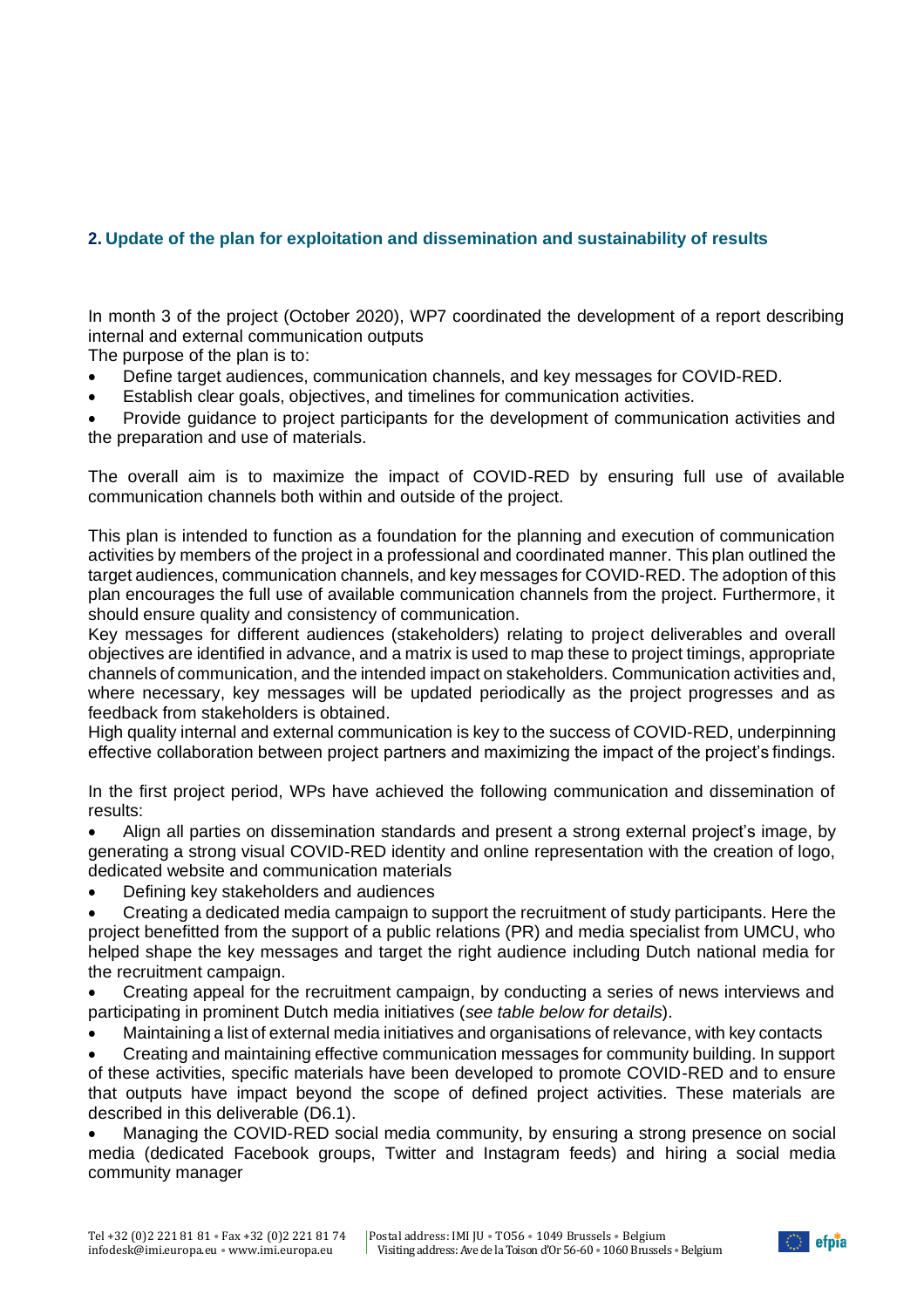• Creating retention storyline and disseminate key adherence messages throughout the project lifetime, to ensure that participants stay engaged while the study environment may slightly change (for example, with the increased number of participants that may negatively affect their willingness to adhere to the study) - ongoing

• Maintaining statistics and feedback on the use, quality and impact of communications activities, for example website visits, Twitter 'likes' and feedback from participants themselves. These will be made available to MB so that the success/impact of communication activities can be evaluated

The Managing Team (MT) and Managing Board (MB) of COVID-RED have also provided oversight of communication activities (including evaluation of their effectiveness), signing off all public project deliverables to IMI and approving communications strategy, such as key messages, interviews, internal publications and/or internal targeted communication (storyline proposals ect)

Next steps include extending our communication and dissemination by shifting the focus from study participants to the scientific community and industry. As a results, communications will be primarily in English instead of in Dutch and we actively aim to target an international audience.

#### Sustainability plan (TASK 7.5 – Sustainability and business development – M6-M18

The sustainability report due in February 2021 (D7.13) has been postponed to the project end. The report will include, as per DoA, an extensive identification of additional business models beyond those making the use of datasets for commercial developments subjected to fees, whilst facilitating open access for research purposes described in WP4.

At an early stage in the project, we made a first attempt to understand the potential interest of commercial partners for collaboration, investment or purchase of the project device (i.e., algorithm, app and study results). To this end, we reached out to an extended list of potential stakeholders, including the business development teams of the consortium's industry partners. Initial discussions led to the conclusion that it was too early in the project to garner distribution interest. Consequently, we concluded we should pursue these efforts only once the algorithm was finalized and the study results are available. We will continue this work as part of the sustainability plan (D7.13) and the business plan (D7.14) during the extended project duration.

To date, one patent has been applied for but not yet granted to the manufacturer of the wearable device, Ava AG. This application work was begun very early in the project—some of it in parallel to the COVID-RED application process—to ensure a timely submission prior toother potential competing parties. Additionally, it drew on data collected by the manufacturer's original application, Ava Fertility, as a proof-of-concept. Once the COVID-RED study results are available, the entire consortium will assess additional intellectual property (IP) opportunities. All IP will be considered in the sustainability plan, this will also detail how the results can benefit the wider digital health industry in a balanced manner.

Additionally, the consortium has agreed to a proven phased approach to implement a successful sustainability strategy:

(1) mapping: identifying valuable use cases for a repository of COVID-19 datasets, as well as further applications of the remote monitoring system beyond COVID-19, by assessing key clinical/societal needs, market/commercial opportunities and operational/technical feasibility, inventorying possible strategic partners, and investigating best practices amongst comparable initiatives;

(2) brainstorming business case development;

(3) validating: together with a selection of key stakeholders and possible funders/payers, the business cases will be validated (including cost-effectiveness modelling);

(4) planning: positive business cases will be further detailed in a sustainability plan;

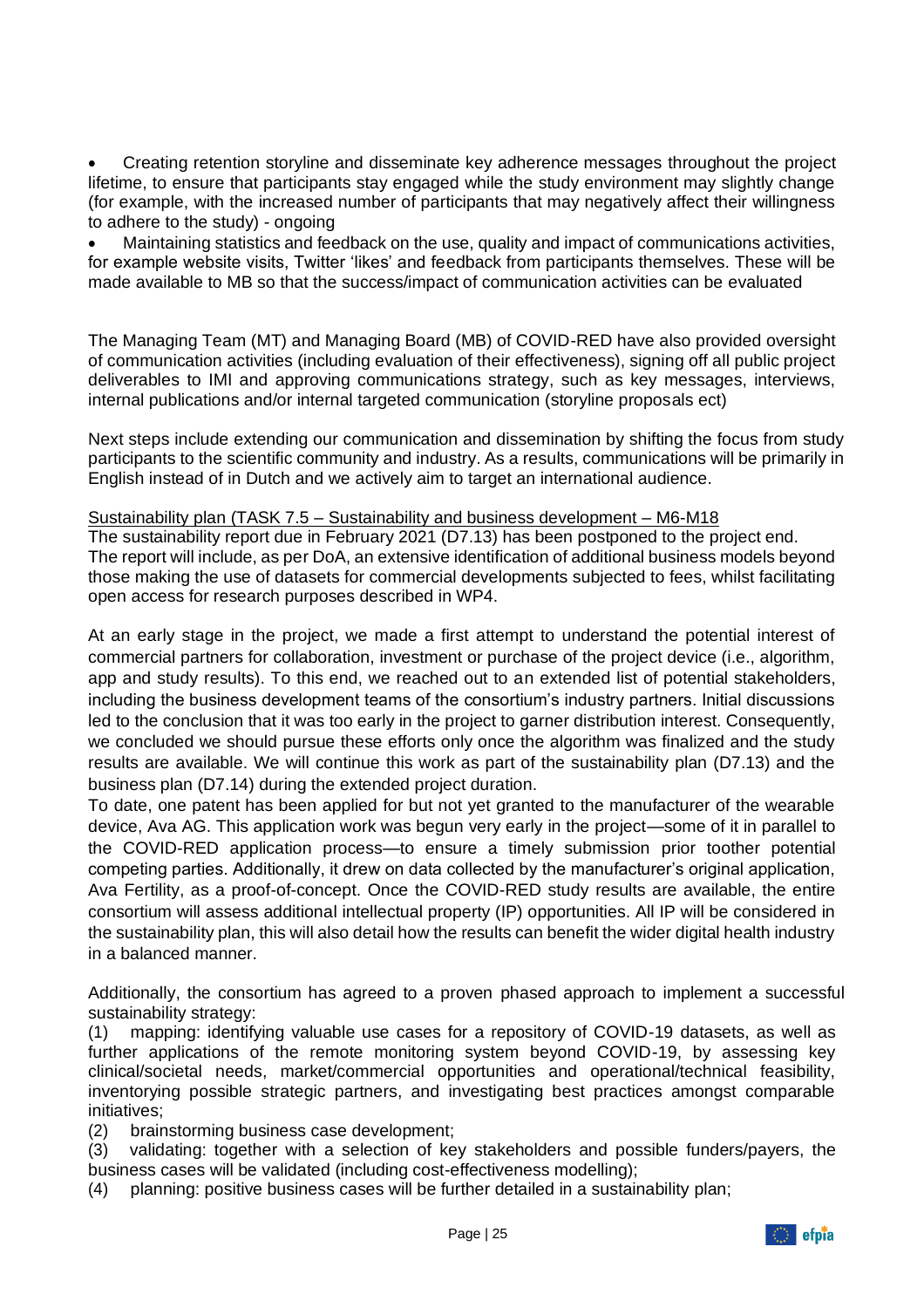(5) business development: activities (promotions for industry and not-for-profit organisations) and contacts(key funders/decision makers/payers) will be initiated to realize seed funding/initial revenue/commercial deals.

The sustainability plan will present a roadmap for long-term sustainability of the consortium and network after the official end of COVID-RED to ensure that this valuable collaborative effort will endure.

#### <span id="page-25-0"></span>**3. Update of the data management plan**

The Data Management Plan (DMP) has been iteratively updated throughout the project, culminating into the  $3<sup>rd</sup>$  version being submitted (D5.3). In this version, the DMPwas updated to reflect the latest operational changes within the study, with the main focus on the use of the data science platform managed and maintained by Julius Clinical instead of AnDREa as the main tool for data analysis within the study. The DMP contains details on what data is collected, how FAIR principles are adhered to, what resources are allocated for data management, how data security is ensured and how ethical standard are upheld.

The long-term storage and sharing of the data for approved future research is not described in detail in the DMP as this is part of an upcoming deliverable, D5.8: Report on sustainability model for data storage, which encompasses Task 5.4 ("Implement a long-term, sustainable model for data storage meeting FAIR requirements"). The short- and long-term value of the data collected from this study is hard to overstate. D5.8 will describe how the data collected in the study are structured to meet the requirements of the FAIR Data Principles and how data assets will be made available for further approved research requests in the long-term. For this, a long-term sustainable model is needed for curating data and metadata and providing access to researchers with approved requests after the project itself is finished. This deliverable focuses on how the longevity of data storage and access is ensured for future research in a FAIR manner. After defining requirements as a consortium, several platforms have been considered for this purpose which have suitable capabilities such as data archiving, publishing, and secured, separated workspaces. A final decision on the platform to be used has not been made yet, but platforms such as YODA, hosted by Utrecht University, are candidates. A process will be set up where requests for access from external researchers will be evaluated by the consortium prior to access being provided by data managers hired for this purpose.

The above information as well as what is described in Deliverable D5.8 will also be updated in the final version of the DMP (D5.4) to be completed by the end of the project.

In the  $3<sup>rd</sup>$  iteration of the DMP, the section use of existing data was updated to better reflect the data that is being re-used and what it is used for in the study. In addition, the description of data was updated to reflect what will not be part of the public dataset due to commercial sensitivity and intellectual property.

#### <span id="page-25-1"></span>**4. Follow-up of recommendations and comments from previous review(s) (if applicable)**

Action plan for COVID-RED, in response to midterm project review report received on the 24<sup>th</sup> of November 2021.

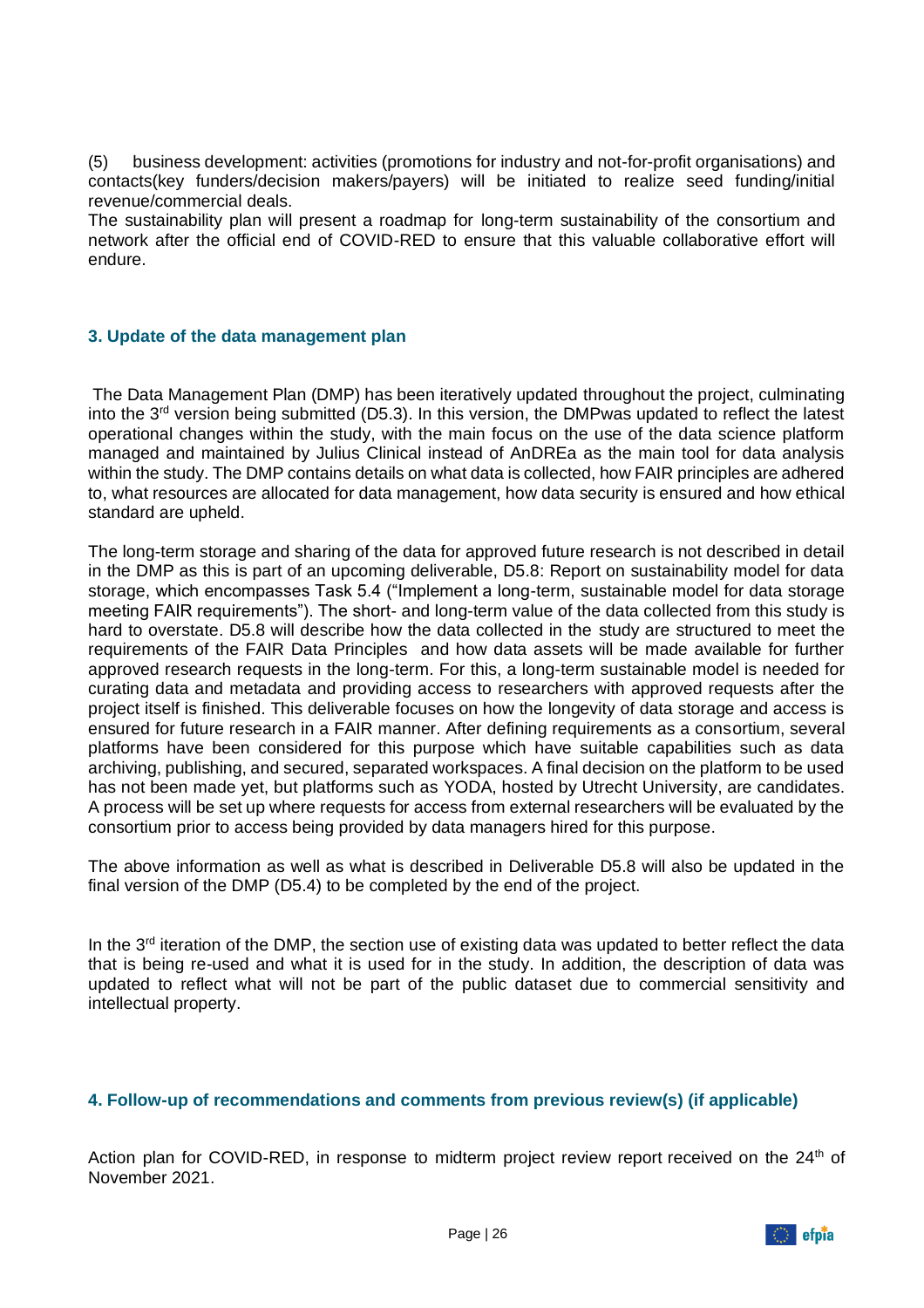# **1. Project extension**

As mentioned by the reviewers, the project is making progress overall. However, the project has faced a rapidly evolving COVID-19 situation and significant delays. Therefore, the consortium has requested a six-month extension, which was first discussed with our IMI Scientific Office in Q2 of 2021. As part of the action plan, the extension has been included in an amendment of the Grant Agreement.

The reviewers indicated that the consortium has justified the project extension by their description of delays in ethics approvals, in recruitment for clinical trials, and in resolving data protection aspects. However, they also pointed out that, besides the changing landscape of the pandemic, the deviations were the results of not thorough enough planning for the necessary regulatory requirements, data protection, and the lower number of available bracelets for the study because the bracelets could not be reused as anticipated. The consortium acknowledges that the start-up of the study ideally should have been earlier than was realized. However, while acknowledging it could not have prepared for all possible scenarios that could have been encountered for the start of such a study, the consortium is confident that it did take all possible steps to ensure as fast a start as possible. As the reviewers identify, there were several important factors that hampered preparations and progress. If we zoom in on the first reason given, the changing landscape of the pandemic, this had an immense impact on how the study could have been set up. A concrete example: The question if it was possible to obtain wet-ink, in-person, signatures on the Informed Consent while conducting the rest of the study remote was thoroughly explored and quickly thwarted when it became clear that lockdowns and further governmental regulations were to be expected. Another example is that investigations into the exact difference between Wet medischwetenschappelijk onderzoek met mensen (WMO) and non-WMO studies according to Dutch law were also unclear and required contact with many experts from the Ethics committee as well as governmental officials before a decision was reached. This came on top of the other challenging obstacles that are mentioned, including the setup of infrastructure for a fully remote trial, availability of testing materials in the Netherlands as a whole, and changing objectives and design of the study given the fluctuating infection rates in the Netherlands and impending availability of vaccinations rolled-out in record speeds. These were all obstacles that impacted the development of the study protocol.

In addition, it is worth clarifying that the time from finalization of the protocol until full ethics approval was obtained was short: 6 weeks, which included the holiday period for December 2020 as well as 2 resubmissions. As approval of the regulatory authority in the Netherlands (CCMO) could not be obtained until after ethics approval. This added another 3 weeks to the timeline, which again is fast relative to standard practice. Full ethical approval of the protocol was also necessary to obtain approval by Google and Apple for the Ava COVID-RED app, meaning that processes could not be done in parallel despite our best efforts.

# **2. Meeting project objectives**

As requested, supporting data for each objective will be reported in the periodic report. For two of the objectives, the reviewers had added more comments which are addressed below.

A general comment was that, reflecting on the difficulties faced in the project and the resulting delay, the consortium should focus on priority aspects, which can be achieved early. The consortium fully agrees with the reviewers that priority should go towards the evaluation of the primary objective and key secondary objectives. All efforts will be put towards these goals and, where necessary, tangential analyses that do not contribute to the primary aims of the project and which could potentially cause delay in deliverables will be abandoned.

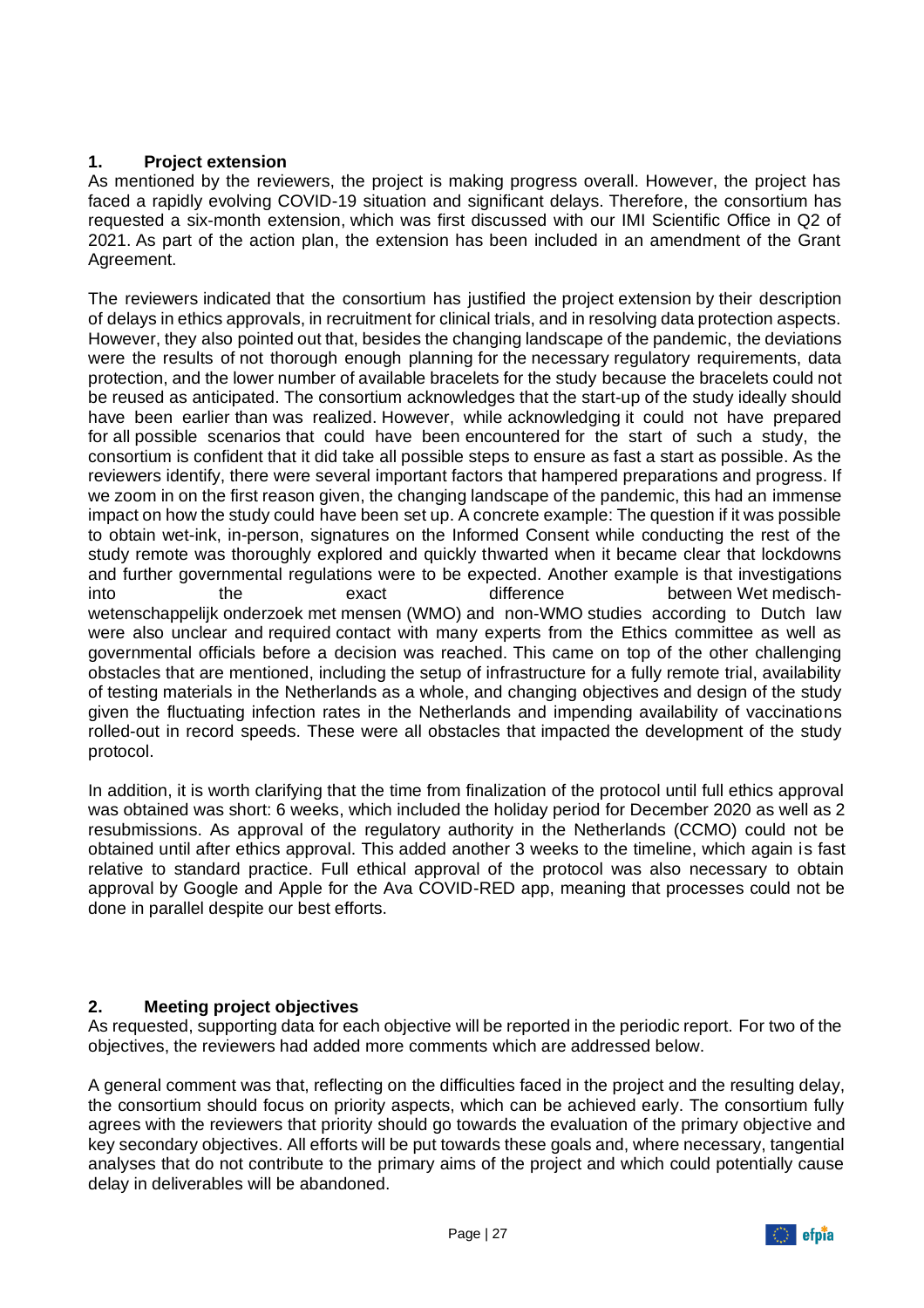In line with this, we appreciate the reviewers' suggestion to maintain a strict focus on COVID-RED's most important goal. The evolving COVID-19 landscape including vaccinations should be factored in, but the consortium should avoid deviations from the original scope. It is indeed the case that there are many different interesting scientific questions to be answered in this study which have led to the list of secondary and tertiary analyses besides the defined primary analyses. The consortium will make sure to prioritize the 3 different primary analyses which each provide unique and relevant perspectives to the primary objective. Subsequently the consortium will prioritize those secondary and tertiary objectives that are of greatest importance and minimize any time or effort lost on tangential analyses which don't contribute to the main aims of this study. Where deemed worthwhile consortium partners may also pursue tertiary analyses after the completion of the study. Indeed, we will follow your advice to refine the most suitable use case—for instance early COVID-19 detection—and will focus on fine tuning the algorithm with an emphasis on the most suitable user group and the highest clinical need. We agree this approach should improve our business case for the exploitation of the results in a commercial setting.

#### 2a. Objective: development of a diagnostic device

The reviewers requested that the project team clarify its statement that the project device is not a diagnostic medical device. We want to re-confirm that we see COVID-RED as a project that is part of the EU Innovative Medicines Initiative evaluating the use and performance of a CE-marked device (wearable), which uses sensors to measure respiratory rate, pulse rate, skin temperature, and heart rate variability for the purpose of early detection and monitoring of COVID-19 in general and high-risk populations. However, in pointing this out in the Mid-Term review, we sought to ensure that it was understood that the device being used in the project is CE-marked for Fertility and not yet commercially available for diagnosing and/or monitoring COVID-19. As part of Work Package (WP) 1, the consortium applied for a clinical device exemption to repurpose the Ava bracelet for SARS-CoV-2 detection and use in the COVID-RED study. An Investigational Medical Device Dossier (IMDD) was submitted to the Medische Ethische Toetsingscommissie (METC) Utrecht and discussed by the committee on December 22, 2020. After iterative review and requests for more than 500 additional pages of documentation (which WP1 members produced in less than three weeks), the METC approved the use of the Ava bracelet and novel Ava COVID-RED app for the COVID-RED clinical trial on January 27, 2021. Data collected during this clinical investigation will be paramount in providing pre-market clinical evidence of the device's safety and performance for infection detection and diagnosis, per accordance with the European Medical Device Regulation 2017/745 (MDR). Therefore, based on European regulatory definitions, we cannot yet formally call Ava COVID-RED app and algorithm a CE-marked diagnostic medical device. Nevertheless, in this project we have accomplished several important steps in a process that could lead to this formal designation in the future. After evaluating the device's suitability for identification of COVID-19 cases prior to symptom onset, we will outline in our sustainability plan how the device could be best utilized in the market and the regulatory steps necessary to achieve an exploitable commercial product, leveraging COVID-RED data to pursue the device's CE-marking as a diagnostic medical device.

2b. Objective: monitoring individuals after a COVID-19 diagnosis to detect deterioration (for including early identification of COVID-19 patients requiring mechanical ventilation and/or intensive care).

Regarding the data collected related to this objective, when subjects log a positive diagnostic test in the AVA COVID-RED app, the app moves to a COVID-19 positive mode where subjects no longer receive daily indications if they have a potential SARS-CoV-2 infection. Symptoms and biophysical parameters monitored through the app and wearable device are still collected. In addition, subjects can indicate in the biweekly surveys if they have been hospitalized due to COVID-19. This survey includes questions on the number of days on the Intensive Care Unit (ICU) the participant may have experienced, if applicable, and the number of days on mechanical ventilation, if applicable. Where possible, subjects who have indicated a SARS-CoV-2 infection have been contacted again to provide

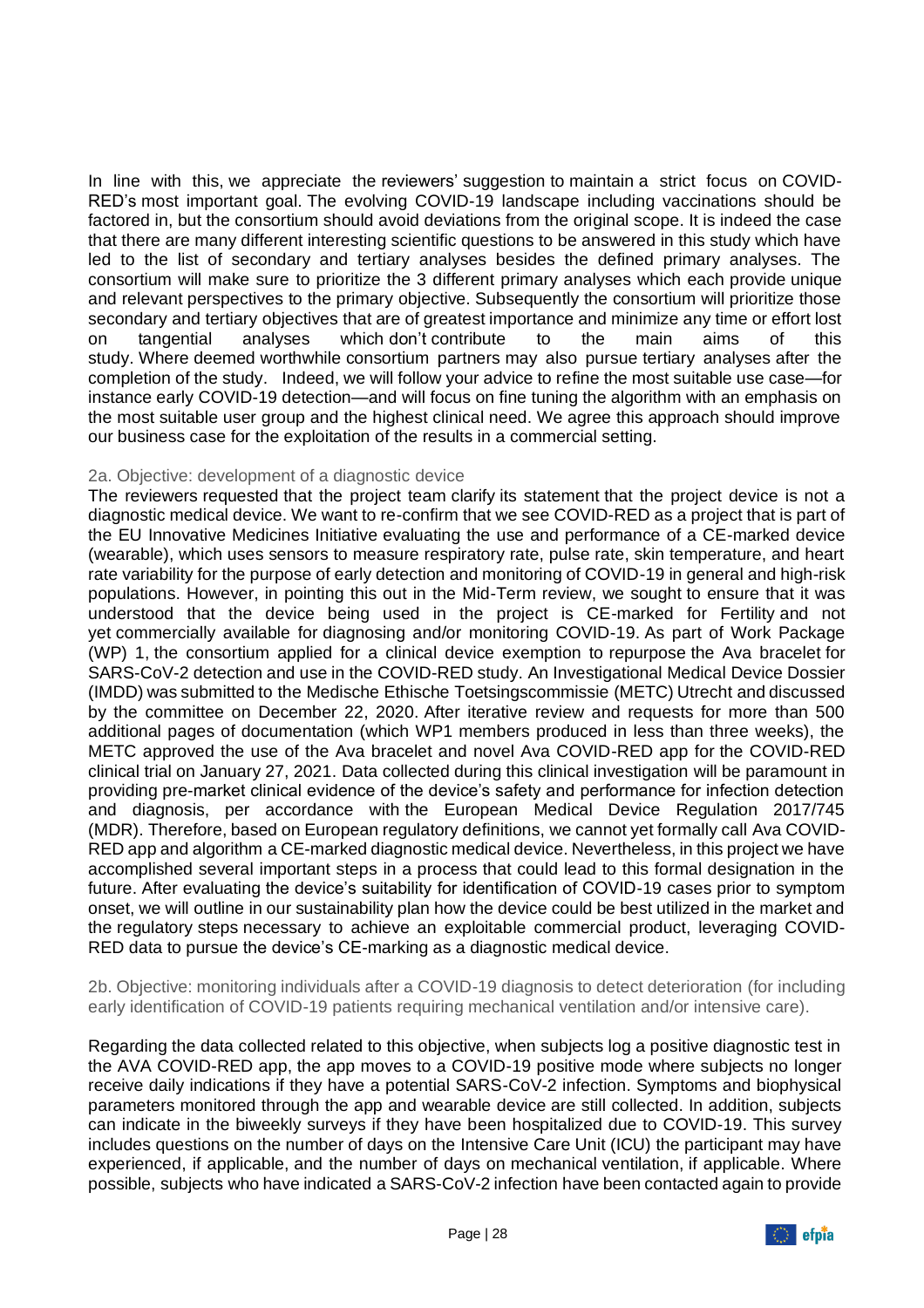additional details. The collection of this data allows us to monitor participants' healthcare utilization in addition to their symptoms and infection-associated biophysical parameters.

Data on healthcare utilization are used for 3 different objectives defined in the Protocol and Statistical Analysis Plan (SAP; Secondary Analyses #1, 9 and 10). Together these analyses provide several perspectives on the broader objective defined in WP1. The first analysis in the SAP examines overall health economic utilization. Objective 9 in the SAP analyzes the relationship between reported long-term symptoms and changes in biophysical parameters in subjects who reported a positive SARS-CoV-2 test. Finally, objective 10 characterizes longitudinal symptoms and recovery dynamics in COVID-19 positive subjects. With these analyses, we can monitor and characterize the deterioration of individuals following a COVID-19 diagnosis in terms of their experienced symptoms, changes in biophysical parameters and healthcare resource utilization. At the time of the midterm review, the COVID-RED study follow-up period was underway. Accordingly, analysis of SARS-CoV-2 positive participants' healthcare utilization and disease trajectory had not yet been analyzed. In line with WP1's objectives and pending database locking, we can proceed with these analyses now that the last participant has exited the study.

WP1 will also investigate the possibility of developing an algorithm to detect COVID-19 infection deterioration and report on it as part of Deliverable 1.6. However, given the low number of anticipated mechanical ventilation and/or ICU usage reported by participants to date, it may be impossible to employ machine learning methods given the small sample size. The smaller number of reported medical events arising from a SARS-CoV-2 infection can at least in part be attributed to the widespread adoption of vaccines in the Netherlands, which has largely reduced the severity of breakthrough infections and are credited with keeping more individuals out of the hospitals. Accordingly, WP1 has had to adapt to the changing landscape and will, at the least, strive to meet its pre-stated objectives by working with WP3 to analyze the existing healthcare utilization even if an algorithm's development is not possible.

# **3. Feasibility study**

The IMI reviewers correctly identified that no feasibility study was performed and instead that an existing study, COVI-GAPP (a sub-study of the GAPP study), was chosen as a replacement. While this marks a deviation from the original Description of Action (DoA), the consortium carefully weighed COVI-GAPP's potential merit as a replacement before moving ahead with this decision. At the time of the decision to move forward with using COVI-GAPP in lieu of a new feasibility study, it had already recruited 2170 subjects and employed clinical operations which paralleled the intentions of the originally described pilot study. In line with the reviewers' request, Deliverable 3.2 will be updated to properly reflect the arrangement and implications. All COVI-GAPP investigators are members of the COVID-RED consortium, which is how its potential as a pilot study first came to light. Subsequent budget implications from the decision to substitute COVI-GAPP for a feasibility study will be addressed in the next amendment to the Grant Agreement.

The consortium would like to highlight that at the time of the initial submission of the COVID-RED proposal, the COVI-GAPP sub study was only beginning and its success at that time was uncertain. By the time that the consortium would have needed to launch a full-blown pilot study, the COVI-GAPP study had been running for six months and was more similar to the COVID-RED study than initially anticipated. Data from COVI-GAPP could, through its inclusion as a pilot study, be used to train the initial version of the Ava COVID-RED algorithm for use during the study's initial Learning Phase. In addition, COVI-GAPP was testing operational processes including helpdesk support and a recruitment strategy which the consortium saw as adaptable to COVID-RED. Given this, the consortium considered that setting up a feasibility study while having an appropriate alternative in place would waste time which could be pivoted towards the COVID-RED study and would help in identifying SARS-CoV-2 similarities. Given the temporal and financial savings as well

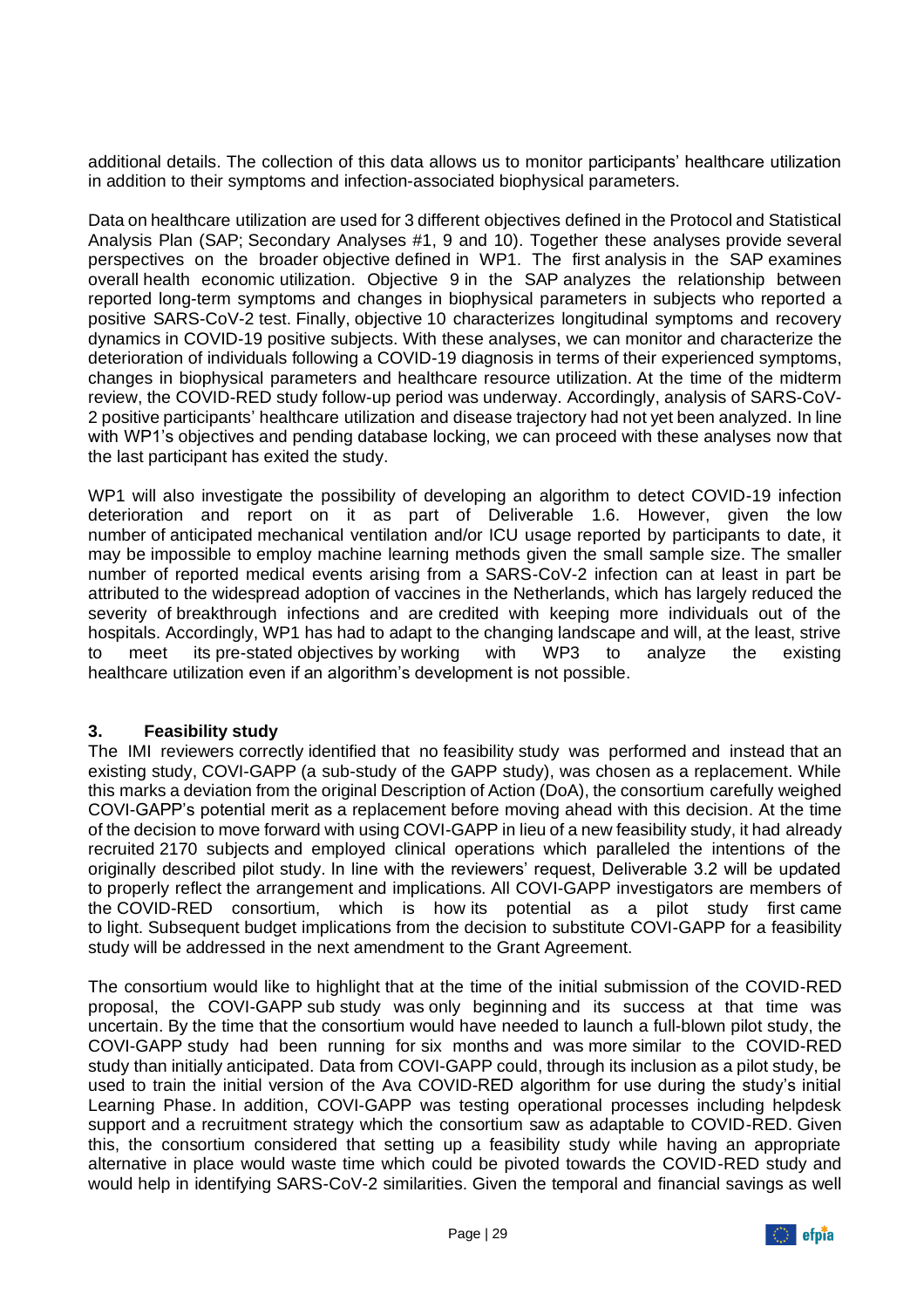as potential to leverage operational learnings, the deliberate decision was taken to repurpose the COVI-GAPP study as COVID-RED's feasibility study.

#### **4. Study design**

The consortium changed the original study design from 'prospective, observational study in a set of three, clearly-defined cohorts' to 'a randomized, single-blinded, two-period, two-sequence crossover trial'. In addition, the participant number of the clinical trial has decreased from 40,000 to 20,000, and the final number of recruited participants was 17,824. Deliverable 3.1 will be amended to provide further justification and detail on how changes to the study design impact the project's execution, outcome and exploitation. Edits to Deliverable D3.4 will also provide a justification for the decision to recruit 20,000 participants and a description of its impact on study execution, budget, outcome, and exploitation In addition to the formal amendments to D3.2, we have presented a clarification and explanation changes in the COVID-RED study design below.

The Description of Actions for this study and thus the initial study design was developed rapidly at the start of the COVID-19 pandemic. The pandemic's highly volatile nature and its societal impact affected study execution as well as the start of recruitment. In addition to setbacks outlined elsewhere in this document, we have outlined various statistical and study design obstacles faced by the COVID-RED consortium. As was the case for the whole project, this process was highly iterative and required frequent last-minute modifications to deal with the rapidly changing circumstances. Obstacles that arose at various moments in the beginning of the project that required further modification of the study set up and design included:

• Due to delays in study recruitment and the pandemic's volatile nature, there was concern about the number of SARS-CoV-2 infections that would circulate in the general population (given governments implementing society-wide restrictions) and thus our study sample during the study.

• The shorter follow-up time in the original study design could prevent the accumulation of enough SARS-CoV-2 infections to iteratively train multiple versions of an algorithm and evaluate them.

• A within-participant, cross-over randomized trial would allow a more definitive answer to the formulated research questions and objectives, while inherently controlling for confounding factors (e.g., each participant's medical history).

• As per the original DoA and project budget, 20,000 bracelets were available for the study; this necessarily limited the upper value of participants we could recruit using a cross-over design.

• Willingness of individuals to participate in the study and comply for the whole follow-up period would likely be less if individuals knew that there was a chance that they would not get to use the bracelet at all. The cross-over design alleviated this concern; all participants were equipped with an Ava bracelet and could see their real-time health data on the Ava COVID-RED app. Furthermore, participants were blinded to condition. They did not know whether their physiological data was incorporated into the algorithm at any given moment or if their health indicators were based on standard of care (i.e., self-reported symptoms). In the prior study design, participants would have known whether they were assigned to standard of care versus wearable algorithm. The lack of blinding could have influenced their behavior and drop-out rate, confounding statistical analyses outlined in the SAP. The new design mitigated this risk by minimizing participants' certainty about their randomization to a given condition at any given moment.

• Concerns about the feasibility of recruiting 40,000 subjects within several months and supporting them in a remote trial setting with fluctuating governmental restrictions,

• Very limited supply of testing availability and materials (both serology and PCR) in the Netherlands as a whole and thus also in our study. Being independent of the national testing service provided by the municipal health services would be highly infeasible from a budgetary perspective.

These obstacles, in addition to more minor considerations not highlighted here, meant

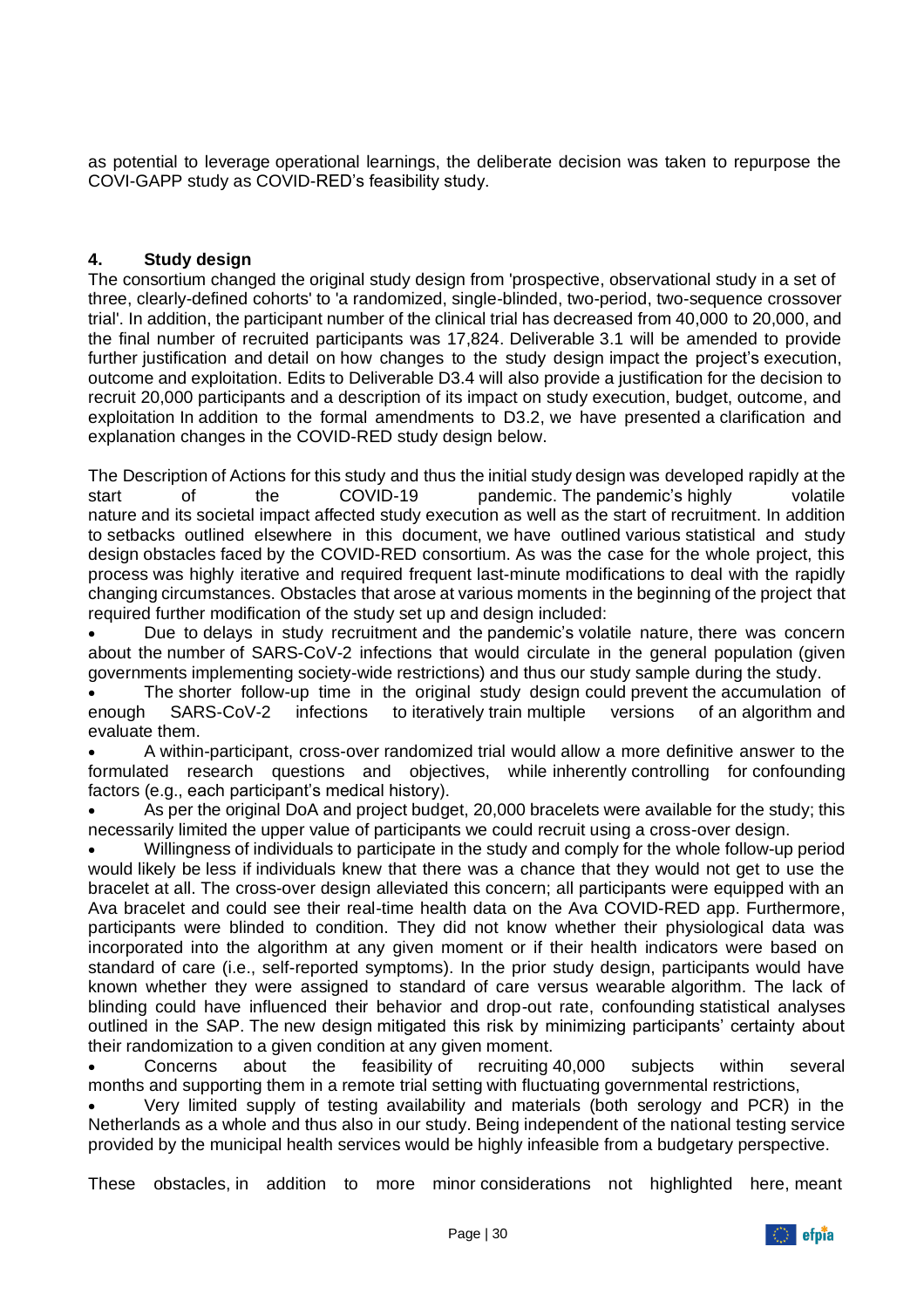that we considered different study designs and methodology to arrive at the best possible approach to obtain our research objectives. Ultimately, 'a randomized, single-blinded, two-period, twosequence crossover trial' recruiting 20,000 subjects best addressed the above concerns. This design allowed us to:

• Analyze the efficacy of a wearable-driven algorithm for COVID-19 detection by controlling for possible participant-level confounders.

• Analyze within-person differences in behaviors and outcomes due to standard of care (e.g., symptom-based testing) versus the novel algorithm.

• To increase statistical power through the crossover design as compared to a parallel-arm randomized trial with 20,000 subjects.

• Ensure that recruitment and compliance would be more successful as all subjects would receive and use the Ava bracelet.

• Uniquely allow for participant blinding to condition, increasing the comparability between the control and experimental arms.

Set a more feasible recruitment goal given the circumstances while obtaining more power than a normal parallel arm design through the use of cross-over periods.

• Increase the follow-up period, thereby increasing the number of possible infections that could be detected and allowing more time for algorithm development, roll-out and evaluation.

This study design was evaluated by a sample size and power calculation (see the SAP Section 3) and deemed to be sufficient to answer the project's primary research objectives.

#### **5. Study execution**

Overall, subject retention was a challenge in the study. This was caused by multiple factors, including an overall lower urgency of COVID-19 in public perception following the Netherlands' mass vaccination campaign. Due to the project's innovative nature and unique siteless study design, effective subject retention strategies had to be tailor crafted. In addition, the length of the period which the subjects would participate in the trial (ranging from 6.5 to 9 months) made effective long-term retention strategies less effective. Instead, the consortium anticipated lower subject compliance during holiday periods, having to react quickly and efficiently once subject compliance dwindled.

Due to the recruitment strategy, which included the successful recruitment of many subjects through social media platforms such as Facebook and Instagram, the necessity for an online presence for the COVID-RED project became apparent. In response, the COVID-RED consortium set up an effective social media strategy, which included a dedicated social media manager who engaged subjects online and ensured participant questions were answered across social media platforms.

Another result of the project's scale and online recruitment strategy was that participants independently created a private Facebook group. Their shared community on the social network allowed them to discuss the COVID-RED project and discuss their experiences. After a larger discussion, the COVID-RED consortium decided to monitor the conversations in this Facebook group and ensure that questions raised by participants were answered accurately. This approach would therefore safeguard data quality while also ensuring that the consortium's presence in the group would not interfere in any other way with ongoing discussions. The COVID-RED consortium also purposely chose to not share the name of this Facebook group outside the relevant Work Package, to ensure that study staff would not interfere outside of what was agreed upon.

Participant excitement and engagement, as evidenced by the independent Facebook group's creation and general activity of the subjects on social media was encouraging. We maximized retention through regular e-mails, newsletters, social medial posts and targeted reminders for specific

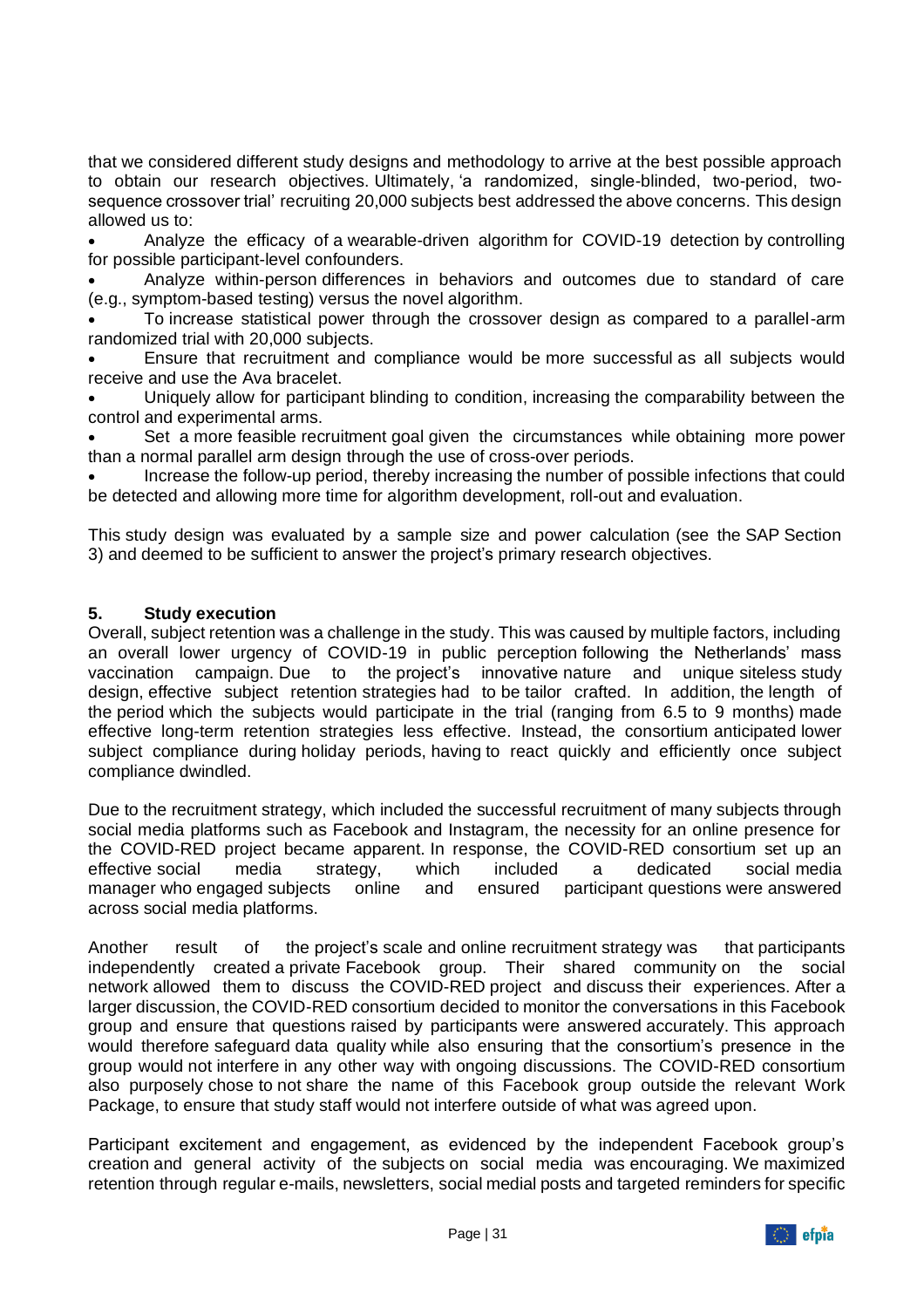activities (e.g., syncing the wearable to the Ava COVID-RED app). Email messages also adopted a gamification strategy which strove to motivate or praise subjects based on their individual study compliance. In addition, subjects with a higher likelihood of dropout, based on dropout data accrued in the beginning of the trial, were targeted with extra communications (i.e. emails and phone calls) to motivate them to continue. The potential efficacy of these retention approaches will be analyzed and, if time allows, reported upon as an example of a successful large scale, siteless clinical trial.

#### **6. Testing procedures**

As a decentralized trial the COVID-RED project made use of the national testing infrastructure and therefore relied on the tests and procedures that were available during different moments of the trial. Participants who utilized this infrastructure also reported the type of test utilized (i.e. PCR, antigen, etc.) through the biweekly surveys utilized in COVID-RED. Beyond this self-reported data we have limited insights on the type of test and specifics of the testing procedure, instrument or assays used. These aspects will be investigated in several primary and secondary analyses during the analysis of the final study results, including the reporting and accounting for (where applicable) differences in testing approaches.

In the event that participants were not able to be tested via this infrastructure, tests were provided by the COVID-RED project. We will provide a more detailed description of the tests that were provided in the case participants were not able to get testing through the national testing infrastructure in an amended Deliverable 2.1 (n.b. Deliverable 2.2 has been submitted since the mid-project report and Deliverable 2.3 will be completed once all results have been processed in February). We will also provide a more systematic analysis of user experiences and deviations between testing and app alert statuses.

# **7. Performance of machine learning algorithm**

Due to the pandemic's rapid development and evolution, it was important for us to balance the need for flexibility in our responsiveness with the overall priority of maintaining the project's scientific rigor. Therefore, we proposed a plan that allowed us to develop and improve the project's machine learning algorithm in an iterative process based on the growing data set collected in the study, an approach commonly used for wearable algorithm development.

The mid-term results on the algorithm's performance are not our final results. In line with the DoA for D1.6, a new algorithm (version 3; v3) with expected higher specificity and accuracy is currently being developed. Furthermore, an approach to incorporate the detection of asymptomatic SARS-CoV-2 cases into the algorithm is currently being explored. Now that the last participant has exited the study (as of November 2021, following IMI's midterm review), we will be able to determine seroconversion across the project and thus objectively identify asymptomatic cases. We expect the infection detection algorithm's performance will improve during the project's final phase but can only confirm this once the planned analyses have been completed.

In our final analyses, we will report on the overall number of people who enrolled in the study that were classified as confirmed COVID-19 cases, as well as the confusion matrices across all three iterative versions of the algorithm. We anticipate that the comparison of the antibody test results with the wearable signals and reported symptoms will allow us to better understand the frequency of asymptomatic cases and if these were detected by the algorithm. In addition, we will compare the different versions of the algorithm and provide an overall assessment of the algorithm's utility in the periodic and final reports. Here it is also important to note that information on which type of diagnostic test was used and other related information was gathered through biweekly surveys. By contrast, we only collected information about the diagnostic test results in the Ava COVID-RED app. Data from these multiple sources will be reconciled to ensure assessment of the algorithm's performance derives from an accurate and objective ground truth.

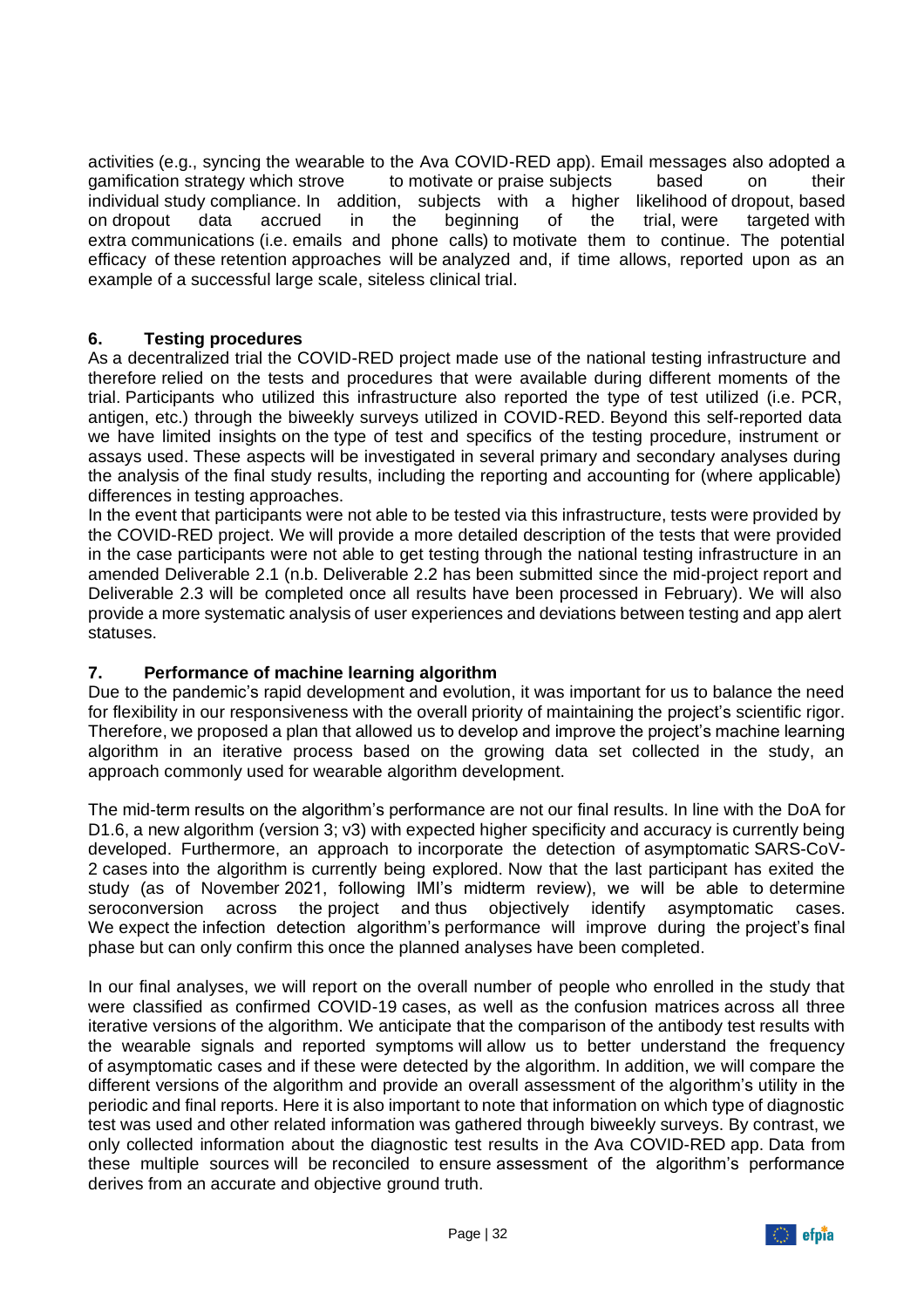### **8. Data management plan**

The consortium has worked on the data management plan (DMP) iteratively, which is reflected in the submission of three evolving versions as deliverables D5.1 through D5.3. A final version will be submitted by the project's end . A long- term, sustainable FAIR data storage platform is still under discussion.

The IMI Reviewers indicated that the use of the dmponline platform makes it difficult to confirm if items specified in Task 5.1 were delivered. The dmponline platform was chosen as it conforms to the HORIZON2020 requirements for the data management plan. Most items identified in Task 5.1 are defined in the DMP, although we recognize some elements are missing or could be clarified. As planned in the DoA, a final version of the DMP (D5.4) will be submitted at the end of the extended project. Therefore, the consortium proposes to leave D5.3 in its current state and focus efforts on aligning Task 5.1 with the DMP when writing D5.4. Given the project's current stage, an amended version of D5.3 would be almost identical to D5.4 while requiring double the overhead.

#### **9. Communication and dissemination**

Work package 6 has worked together with WP3 on communication, with an initial focus on recruitment and retention. This communication mainly took place via our website, Twitter, and Instagram, as well as via press releases and newsletters for the study participants. Now that the study has ended, we will also direct our communication towards a scientific and expert audience. This will become especially important when our results become available, as our dissemination activities will also target the scientific and community and experts in the field of wearable technologies. To achieve this wider communication and, at a later stage, dissemination, we aim to have post more updates in English instead of Dutch and to adjust the content of our messages to the intended audience. In the meantime, we will also keep the trial participants informed, and we will make a summary of the results available in Dutch for them.

We have created Deliverable 6.1 at the start of the project, in which we describe our communication and dissemination plan. Here, we also identified our main audiences and the key messages to share with each stakeholder type. We have also written internal plans and guidance for the use of our social media and the strategy for recruitment and retention. We will update Deliverable 6.1 and submit the updated version as Deliverable 6.9, containing a more detailed plan for communication and dissemination. For the exploitation of the project outputs, our strategy will depend on the results of the algorithm performance, which are not available yet. The exploitation and innovation management will be further described in the sustainability plan (Deliverable 7.13) and the business plan (Deliverable 7.14). An exhaustive analysis of stakeholders will be described in Deliverable 6.3.

#### **10. Collaboration**

COVID-RED is participating in the join activities of the projects that are a result of IMI Call 21. Up until now, the conversations have had an exploratory character from the side of COVID-RED, although we expect a more intense collaboration with other projects once results from IMI COVID-RED come available.

#### **11. Sustainability and business development**

At an early stage in the project, we made a first attempt to understand the potential interest of commercial partners for collaboration, investment or purchase of the project device (i.e., algorithm, app and study results). To this end, we reached out to an extended list of potential stakeholders, including the business development teams of the consortium's industry including the business development teams of the consortium's industry

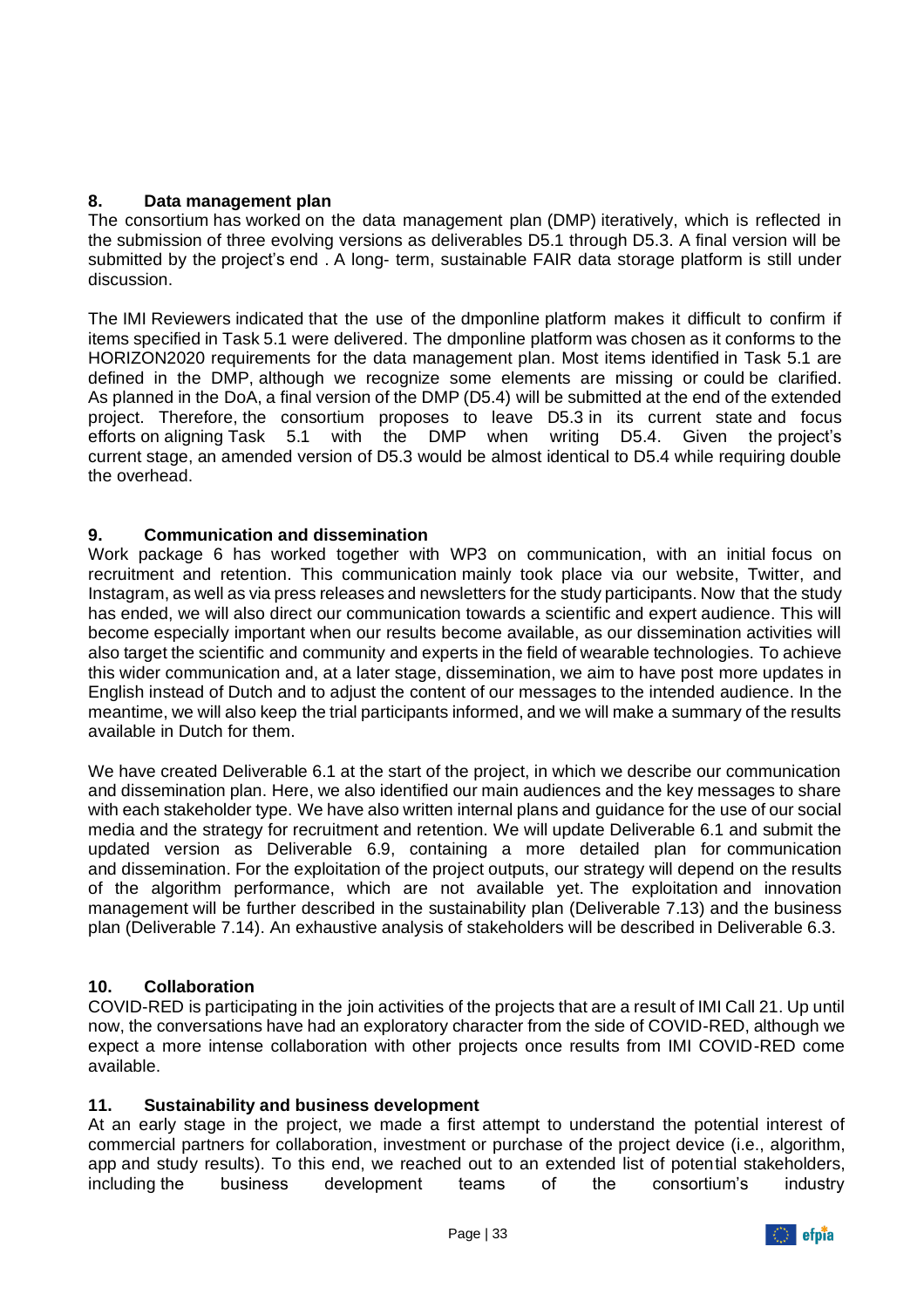partners. Initial discussions led to the conclusion that it was too early in the project to garner distribution interest; the overwhelming feedback from potential commercial partners was that they would prefer to see the device's performance and have the real-world dataset in hand before engaging in a sustainability discussion. Consequently, we concluded we should pursue these efforts only once the algorithm was finalized and the study results are available. We will continue this work as part of the sustainability plan (Deliverable 7.13) and the business plan (Deliverable 7.14) during the extended project duration, as the final study participant exited follow-up in November 2021 and analyses according to the SAP are currently underway.

Furthermore, we agree with the IMI reviewers that there could be a benefit for the leading SME participating in the consortium as well as for the wider digital health industry that has a growing need of knowledge about clinical validation of digital tools in a compliant way. To date, one patent has been applied for but not yet granted to the manufacturer of the wearable device, Ava AG. This application work was begun very early in the project—some of it in parallel to the COVID-RED application process—to ensure a timely submission prior to other potential competing parties. Additionally, it drew on data collected by the manufacturer's original application, Ava Fertility, as a proof-of-concept. Once the COVID-RED study results are available, the entire consortium will assess additional intellectual property (IP) opportunities. All IP will be considered in the sustainability plan, this will also detail how the results can benefit the wider digital health industry in a balanced manner.

#### **12. Project management**

As the Experts point out, there were several factors that posed a challenge to efficient and effective project management, which caused an overall delay in project deliverables. Most importantly, the rapidly changing landscape of the pandemic and the fact that we are working on a moving target required a high flexibility from the entire consortium, which has (in addition) never been able to meet face to face. However, while acknowledging in hindsight that they could have processed some deliverables faster, the project management office believes that they did take the necessary steps to ensure a collaborative and clear working environment for the consortium and did sufficiently inform IMI of the challenges faced and progress made. They will keep trying their best to share future deliverables with IMI as soon as possible and to maintain open communication.

For some of the stakeholder engagement, COVID-RED will be collaborating with HI-NL. This is an initiative based in the Netherlands but with an international scope which organizes stakeholder round tables with innovators/consortia and key public and private sector players (e.g. health care payers, HTA bodies, health care profiessionals, patients etc). HI-NL is supported by the Dutch Ministry of Health, but also has an international scope. By working with HI-NL, we believe we can organise our stakeholder engagement in a more efficient and effective manner by working with an experienced party. The costs of the HI-NL services are, in the assessment of the consortium, reasonable and potentially lower than the investments that the consortium would make to organise the activities themselves. It has to be emphasised that HI-NL will support the activities of the consortium and that the consortium partners are closely involved in each step of the stakeholder engagement activities. These activities will be included in the future amendment.

One of the efforts of the project management office was the establishment of the COVID-RED Advisory Board, including an ethicist as required in the ethics deliverables. The first Advisory Board member was contracted by the end of January 2020, and the contracting of all members was completed by late April 2020. The ethicist provided several concerns and recommendations in the first bi-annual report (Deliverable 7.4). To answer the Expert's question for clarification whether they were implemented: they have all been addressed by the consortium in the Advisory Board report (Deliverable 7.7).

#### **13. Risk management**

The consortium identified several risks at the start of the project. Risks with regard to the clinical trial